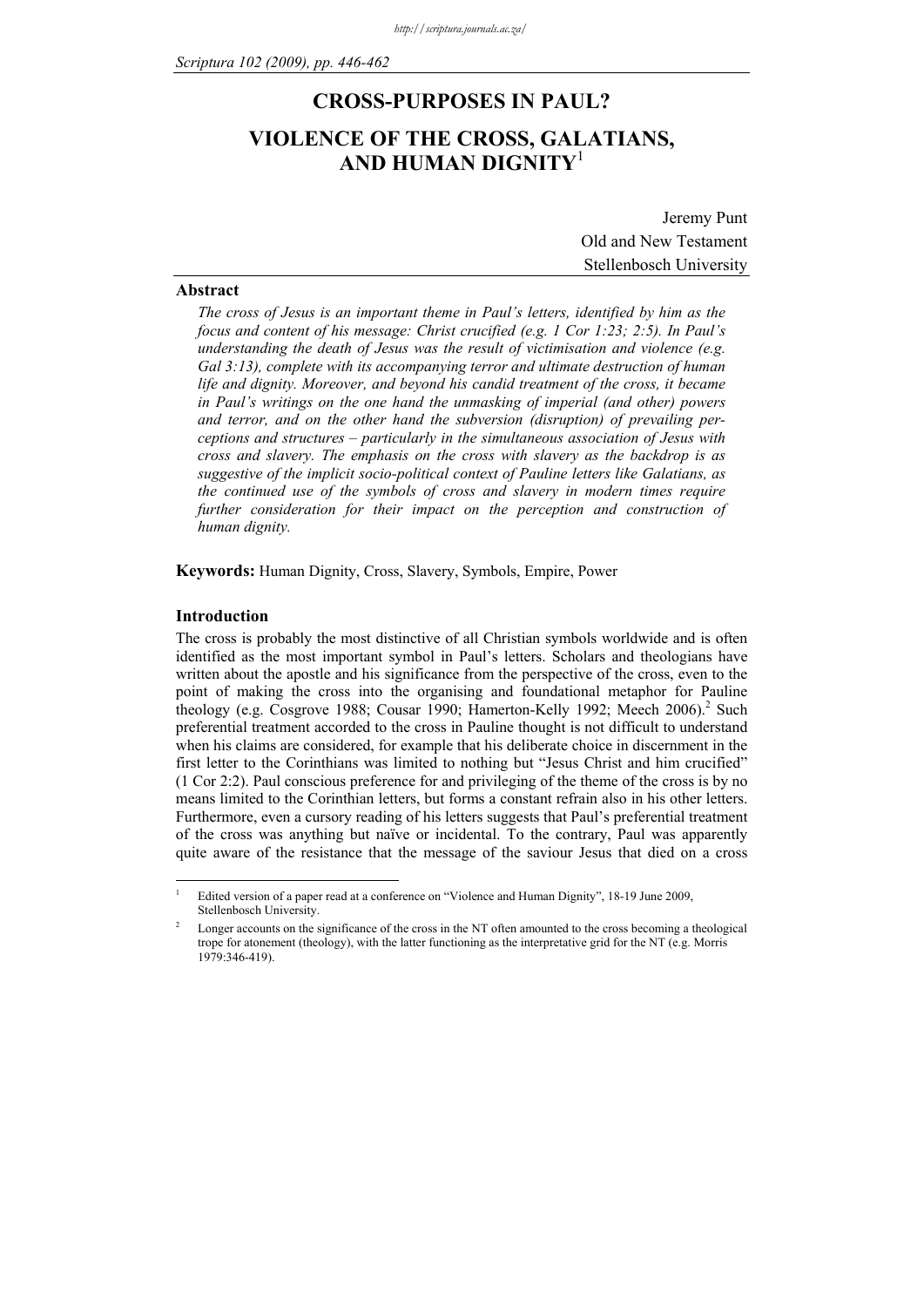engendered, a cross which (in his words) was a stumbling block to Jews and stupidity to the nations or Gentiles (1 Cor 1:23).

Nevertheless, far more people have been keen to accept the cross as the ultimate symbol of the gospel of Jesus Christ, than those who wondered how the cross as a brutal means of execution could have been adopted by the early followers of Jesus Christ as a powerful symbol of hope.<sup>3</sup> More harshly, and to point to the extreme positions on the interpretative spectrum, the cross has probably (and especially in recent times) more frequently been romanticised and idealised than what it was culturally and otherwise resisted. In today's (post)modern times and sensitivities, concerns about the sublime violence inherent to the cross, not always drowned out by romanticised hymns about the cross,<sup>4</sup> requires investigation of the portrayal of the cross in the New Testament – particularly when considering human dignity.

This is a brief investigation of a few aspects of the potential impact of Paul's treatment of the crucifixion of Jesus and its significance on a discussion about human dignity. It focuses on the first-century CE setting and effects of so powerful and widely used a symbol such as the cross, particularly also in relationship to another powerful symbol, slavery – taking the apostle's letter to the Galatians as major point of departure.<sup>5</sup> While both the cross and slavery were in their original contexts imbued with what was opposite to human flourishing and dignity, the cross specifically was a sign of terror and tantamount to the destruction of human life itself – an instrument of shaming, torture, and eventually death, unleashed against the subordinate, the wilful, the insurgent, indeed, the archetypical slave. $\degree$ In short, the paper enquires about Paul's use of the cross, in connection with slavery, and its possible implications and repercussions for a discussion on human dignity.

### **Cross, Suffering and Slavery in the First Century CE**

<u>.</u>

The cross of Jesus is evidently an important theme in Paul's letters, which he identified as the central focus and the gist of his message, a message which he summarised as Christ crucified (e.g. 1 Cor 1:23; 2:5). In Paul's understanding, the death of Jesus was the result of

<sup>3</sup> In the early days of Christianity, Jesus' death on the cross was already interpreted in different ways, ranging from a Celsus who could not come to terms with Jesus crucified and thus redeeming, given that he was "bound in the most ignominious fashion" and "executed in a shameful way" (Origen *Cels* 6.10). On the other end was Gnostic docetism which did away with the cross' scandal, focusing on a spiritual Christ who remained oblivious and in fact laughed at his image (only) being crucified (e.g., *Apoc Pet* 82.1-83.15). Ignatius of Antioch occupied a middle position in holding that Christ did not merely appear to suffer but was 'truly crucified' (*Trall* 9.1; cf O'Collins 1992:1210). Christian authors generally had to defend against the ignominy of the cross, cf Justin Martyr defending Christianity against the 'madness' of worshipping a crucified man (*1 Apol* 13.4); Lactantius' explanation why God did not allow Jesus to die an honourable death (*Inst* 4.26.29; cf Scaer 2005:2-3).

<sup>4</sup> To echo a scholar's caution of a few decades earlier: "Reflection on the harsh reality of crucifixion in antiquity may help us overcome the acute loss of reality which is to be found so often in present theology and preaching" (Hengel 1977:90).

<sup>5</sup> Therefore, this paper is not a general inquiry about the significance, potentially and otherwise, of the death of Jesus Christ; in fact, it is not even primarily concerned with the general category of Jesus' death; neither is the investigation about metaphors as literary trope or rhetorical mechanisms, nor about specific *topoi* (such as slavery or cross) as such.

<sup>6</sup> Situating a discussion on the cross and slavery in the New Testament within the first-century CE context, should dispel the fear that an enquiry about possible harmful consequences of the-cross-in-theology for human dignity is simply about cultural and/or theological resistance. Again, other matters flowing from or impinged upon by this discussion, such as the connections made between cross and justification in and outside of the NT, or between the cross and atonement theories, etc are not discussed here.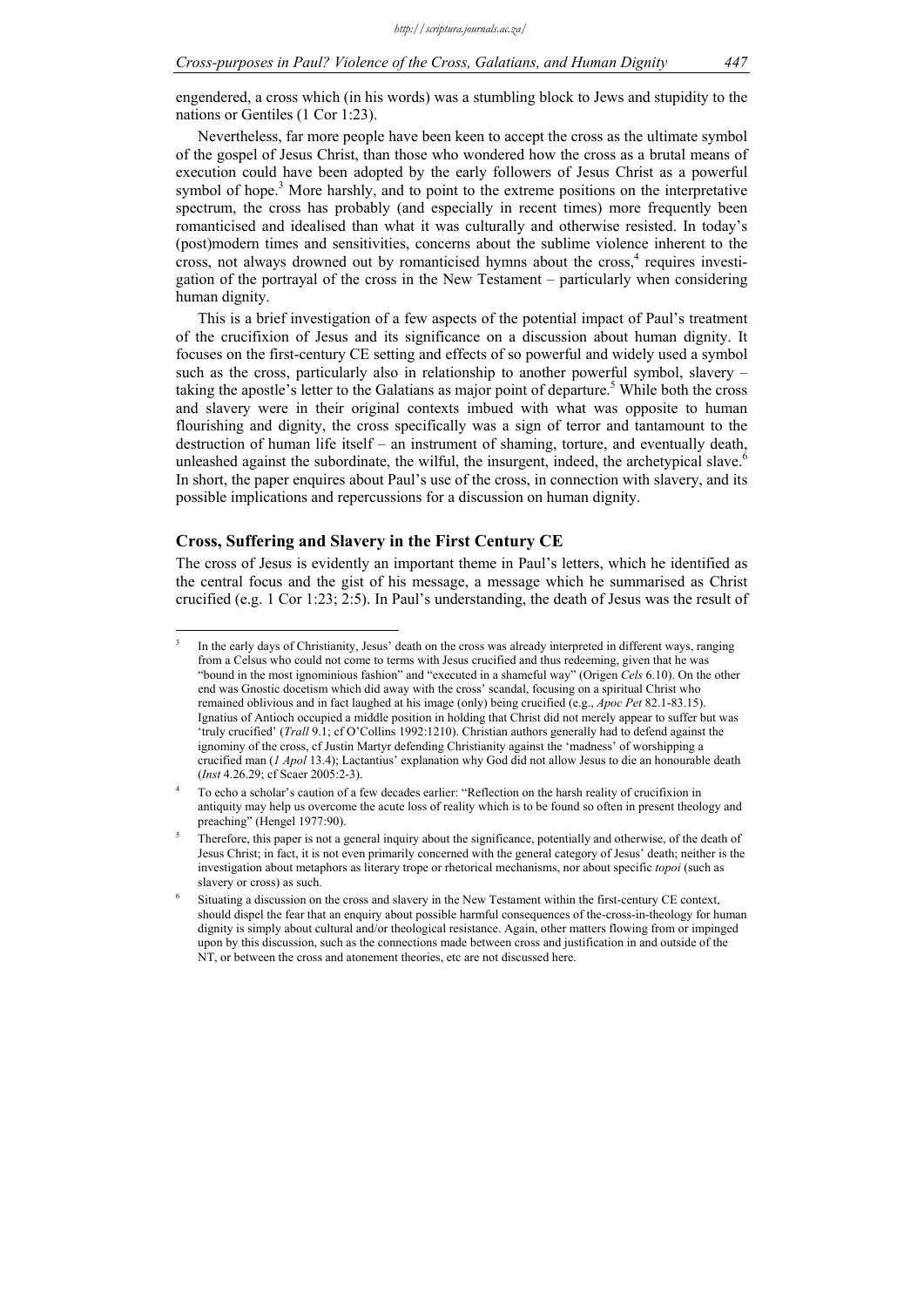victimisation and violence (e.g. Gal 3:13), complete with its accompanying terror and ultimate destruction of human life and dignity.<sup>7</sup> Moreover, and beyond his candid treatment of the cross, it became in Paul's writings the unmasking of imperial and other powers and terror, and also the subversion (disruption) of prevailing perceptions and structures – particularly in the simultaneous association of Jesus with cross *and* slavery.<sup>8</sup> Before considering their symbolic significance, cross and slavery have to be situated and understood in their contemporary, socio-cultural setting.

#### *Cross in the First Century CE: Construing a Symbol*

The Roman Empire deserved its reputation for the violent, brutal and often cruel imposition of its imperial social engineering, whether through the local elite or by direct means (militarily or politically, which amounted to more or less the same effect). Such violence ranged from the almost incidental public punishment of criminals and perpetrators to the organised, structured campaigns complete with violent measures such as crucifixion, sometimes of large numbers of people $9$  to act as deterrent to others.<sup>10</sup> Crucifixion was deemed particularly effective by the Romans as equally an apparatus of war and as a means for securing peace, whether it meant eroding the resistance of besieged cities, the humiliation of the conquered or to intimidate seditious soldiers or restless provinces (Frankemölle 1992:217; Schotroff 1992:156-163; cf Punt 2009b). As one scholar put it, "the cross [was] an effective and feared symbol of imperial might long before it came to symbolize anything else" (Wright 2005:64).

The cross was not used only during military campaigns, unless the Roman occupation of the Mediterranean should be portrayed along such lines, but frequently employed in various other contexts.<sup>11</sup> The cruelty of crucifixion was generally admitted by Roman

1

<sup>7</sup> The wide semantic register according to which Paul referred to the cross-death of Jesus defies simplistic categories, since the references range from Jesus' death as self-giving (Gal 2:20) or God's giving (Rom 8:32); the presence of crucifixion language (1 Cor 1:23) or its absence (2 Cor 5:14); the involvement of believers in his death (Rom 6:1-11) or his death's significance to believers (Rom 1 Cor 8:11); the focus on death alone (! Cor 2:2) or in combination with resurrection (Rom 4:25); to a measure whereby God effects atonement for human sinfulness or as cause for persecution (Gal 5:11) (cf Cousar 1990:2).

<sup>8</sup> Cross and slavery were, of course, intimately connected since cross was a form of punishment to which slaves were especially prone. But cross and slavery were in the New Testament connected in an otherwise and yet again especially powerful way, namely in the person of Jesus Christ.

<sup>9</sup> For mass crucifixions in Judea, cf e.g. Josephus' *War* 2.75; 2.241; 5.449-451; *Ant* 17.295 (cf Frankemölle 1992:217). Such practices was apparently not limited to the Romans, with Alexander the Great recorded as crucifying 2000 survivors from the siege on Tyre (Curtius Rufus *Hist Alex* 4.4.17; cf O'Collins 1992:1207).

<sup>10</sup> A brief indication of how widespread the ancient practice of crucifixion was (cf Hengel 1977:86) is found in O'Collins (1992:1207-1210). In as far as the accounts are reliable, it appears that in the ancient times people far and wide may have made use of crucifixion, albeit in various ways, and as recorded in e.g. Herodotus' reference to the Persians using crucifixion as a form of execution (*Hist* 1.128.2; 3.125.3; 3.132.2; 3.159.1), and to a mass-crucifixion of 3000 people in Babylon by Darius (512-485 BCE); Diodorus Siculus mentioned the use of crucifixion among the people of India (Diod Sic 2.18.1), the Assyrians (Diod Sic 2.1.10; Lucian *Iupp Trag* 16), the Scythians (Diod Sic 2.44.2; Tert *Adv Marc* 1.1.3), the Taurians (Eur *IT* 1429-30), and the Thracians (Diod Sic 33.15.1; 34/35.12.1), and with Celts even the crucifixion of criminals as a sacrifice to the gods (Diod Sic 5.32.6); Tacitus recorded crucifixion among the Germans (*Ann* 1.61.4; 4.72.3; *Germ* 12.1) and the Britons (*Ann* 14.33.2); Sallust (*Iug* 14.15) and Julius Caesar (*B Civ* 66) register the practice as a form of execution among the Numidians; and, various sources claimed that the Carthaginians used crucifixion (e.g. Polyb 1.11.5; 24.6; 79.4-5; 86.4; Diod Sic 25.5.2; 10.2; 26.23.1; Livy 22.13.9; 28.37.2; 38.48.13). O'Collins is of the opinion that the Romans took over the practice from the Carthaginians; Hengel sees in Plautus' (c 250- 184 BCE) references to it, and evidence that crucifixion did not find a home in Rome until only after the First Punic War (264-241 BCE).

Unlike the Persians and Carthaginians who used crucifixion against high officials and commanders, the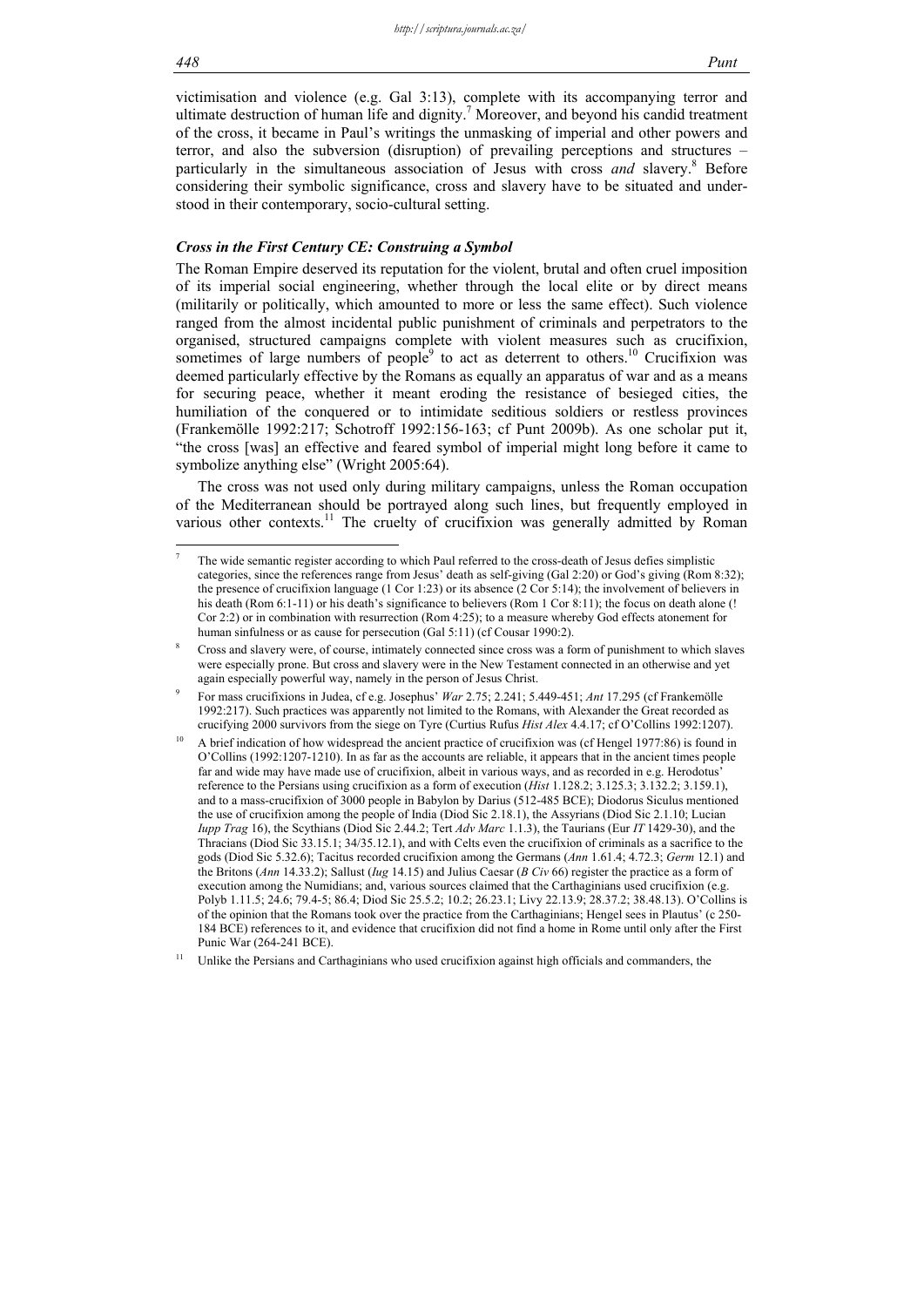authors of the time, with Cicero and Seneca as two good examples. With the exception of Varro (*Sat. Men. Fr.* 24), who cut a lone voice in protesting against the barbarism of crucifixion, the general sentiment of the time was apparently that this form of execution was a necessary deterrent<sup>12</sup> to employ against the lower classes and especially slaves, in order to discourage serious crimes (O'Collins 1992:1209). As public spectacle it intended to shame the victim, crucifixion was generally done in public places or along busy roads, to ensure large crowds and even to offer a kind of public entertainment (Philo *Flacc* 84-85; cf Scaer 2005:2).

More than an instrument of execution, the cross was deemed an effective measure with which to shame and humiliate victims, and because of the way the human body is treated and portrayed in the process, it can in fact be described as sexually abusive humiliation and torture.<sup>13</sup> In the case of the crucifixion of Jesus,<sup>14</sup> it has been argued that the cross of Jesus could be read as involving the threefold elements of sexual humiliation, sexualised torture and (possible) sexual assault. Sexual humiliation was a primary objective in the treatment meted out to Jesus during his flogging and crucifixion. Crucifixion involved the shame of publicly stripping of the clothes of the prisoner (Diodorus Siculus 33.151.1; cf Scaer 2005:2), only to be tied up and then flogged in public – with the victim naked and in full view of the first century-spectators to whom public nudity was a major disgrace, surpassed only by disfigurement.<sup>15</sup> Even the crucifixion itself symbolised physical violation that was at the time clearly understood in gendered and sexualised terms. It has furthermore even been suggested that sexual assaults on Jesus by the Roman soldiers were likely in the *praetorium* (cf Tombs 2006). In first-century crucifixion practices it is thus important to acknowledge the shame as well as the violence associated with the cross.

As far as human dignity is concerned, the impact of the cross was not limited to the ending of life, which it surely accomplished effectively and rather gruesomely as well, but was also about the ultimate public spectacle of humiliation, in presenting the victim as something less than human in the eyes of society. The social stigma attached to crucifixion was the negative stereotype of shameful and blameworthy death (Scaer 2005:2). And it is the shame and humiliation induced by the cross that heightened its primary connection with slavery.

Romans used it primarily against the low classes (slaves, violent criminals and unruly elements), cf Hengel (1977:87).

<sup>12 &</sup>quot;As a rule the crucified man (sic) was regarded as a criminal who was receiving just and necessary punishment" (Hengel 1977:87). Notwithstanding the frequency of crucifixion in Roman times, sophisticated writers sometimes opted to avoid the topic like Tacitus who did not mention the innumerable Roman crucifixions in Palestine (Josephus *Hist* 5.8-13; cf O'Collins 1992:1209).

<sup>13</sup> This kind of treatment was not unlike that which was recently perceived in photographs taken of its 'war on terror'-prisoners in the USA's Abu Graib facility (cf Tombs 2006).

<sup>14</sup> Bearing in mind that the gospel accounts hardly present a uniform treatment of Jesus' crucifixion; cf Scaer (2005:90-92) for a tabled summary of important differences in Luke's account (aspects found only in Lk and aspects found in Mt and Mk but not in Lk). Scaer concludes that although Jesus was arrested as revolutionary, mocked, beaten and crucified, Luke deliberately offered an apology for Jesus' death on the cross along the lines of the established Greco-Roman tradition of a noble death, traditional materials about Socrates' unjust death, and, martyrological motifs in the Jewish tradition (Scaer 2005:1-5).

<sup>15</sup> Seneca emphasised the shame of crucifixion flowing from the naked body disfigured by the machinations of the crucifixion processes; the body lost its beauty and natural dignity in the prolonged and painful process of dying. Public exposure was according to its stereotyped portrayal mostly extended with bodies left on the cross, becoming carrion for wild animals and birds (Juvenal, *Sat* 14.77-78; cf Hengel 1977:87). "There was no shame worse than dying on the cross" (Scaer 2005:2).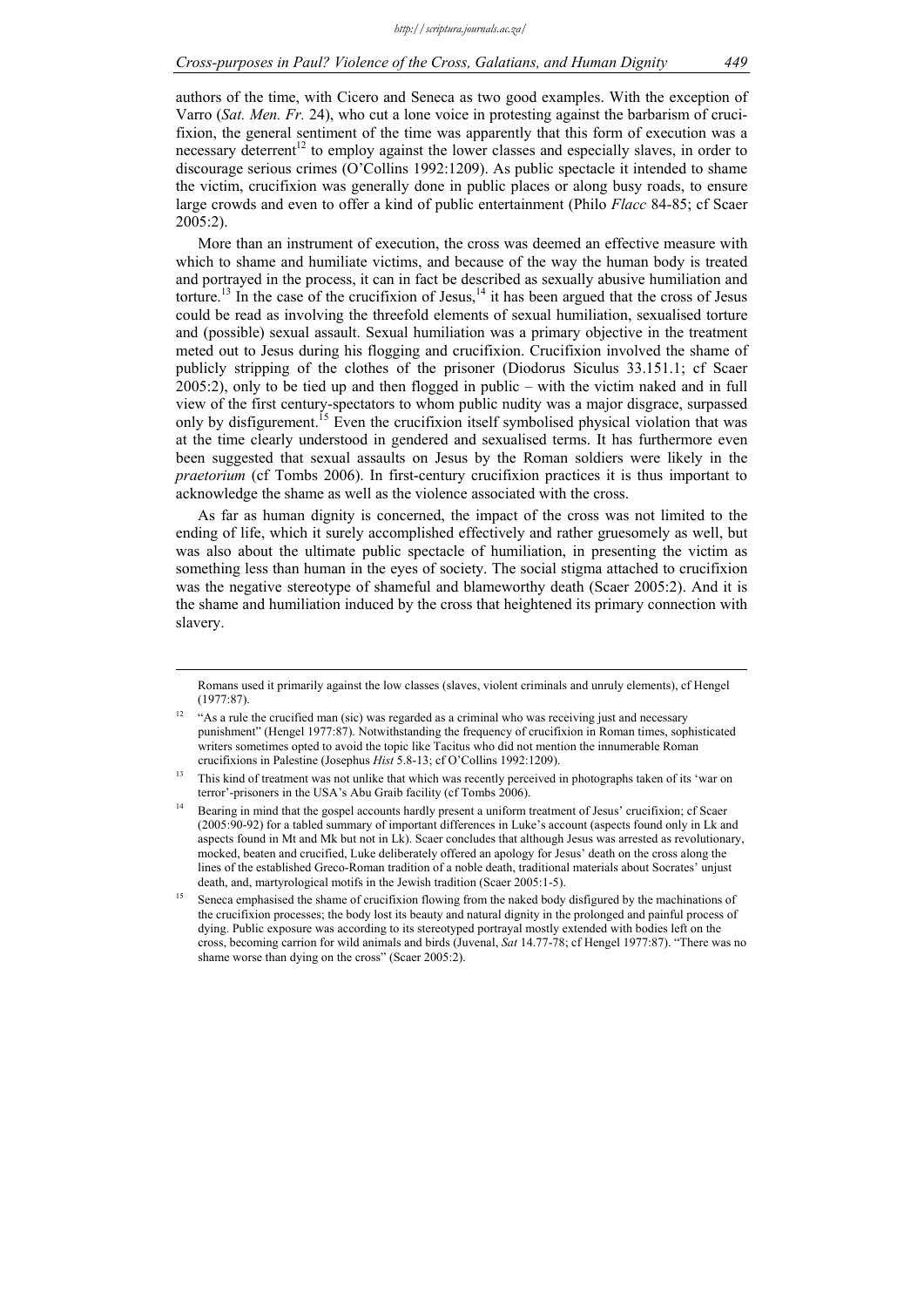## *First century CE Slavery:***<sup>16</sup>** *A setting for Crucifixion*

Since slaves were more likely to be the victims of crucifixion, Paul's slavery metaphor can be understood as a subtle invocation of the (prominence of the) cross.<sup>17</sup> It was especially under Roman rule in Palestine that crucifixion was used to punish slaves and violent criminals, since as punishment its use was limited (with very few exceptions) to foreigners and those from the lower class. First and foremost, crucifixion was used against slaves and it became known as the 'slaves' punishment' (*supplicum servile*).<sup>18</sup> In what O'Collins (1992:1208) described as a 'sadistically cruel' and 'utterly shameful death', crucifixion was the Roman Empire's way to uphold authority, preserve law and order and instil fear among rebels, criminals but especially slaves. In the Jewish context, crucifixion was of course also a constant reminder to the Jewish people of their enslavement to the foreign power of Rome.

Roman literature is replete with references to the connection between slavery and crucifixion. At times the crucifixion of slaves took place after revolts or violent confrontations. Plautus (d 184 BCE), the earliest author to refer to Roman crucifixions, frequently mentioned the cross of the slaves (*Poen* 347; see *Capt* 469; *Cas* 611; *Men* 66, 859; *Pers* 352; *Rud* 518; *Trin* 598), and various authors referred to specific instances where slaves were punished with crucifixion<sup>19</sup> But slaves were generally prone to suffer crucifixion, and instances were recorded where slaves were crucified when falling out favour with their owners (Juvenal *Sat* 6.223),<sup>20</sup> for tasting the soup while carrying it from the kitchen (Horace *Sat* 1.3.80-83), or for consulting astrologers about the future of the emperor, state or their owners (Petronius *Sat* 53.3). Tacitus recounted how under Nero the custom was restored to kill the slaves of a household should the master be killed (*Ann* 13.32.1).

During the time of the New Testament, slavery was one of the most determining aspects of Greco-Roman society largely also because the Roman Empire was a slave society (Briggs 2000:110). While it is on one level important to record important differences between the slavery of the first-century and of later, colonial times, $^{21}$  as institution slavery was regardless of the period under discussion, the "permanent, violent domination of natally alienated and generally dishonored persons": the constant threat and actions of

 $16$ 16 Cf also a more detailed discussion on first century slavery and its impact on the New Testament, cf Glancy (2006) and Harrill (2003; 2006); and on the letter to Philemon in particular, cf Punt (2009a). It is important to stress that 'slave' should not be generalised to merely a certain harsh lifestyle or subservient status; a slave was "a person with a definite financial value under the ownership of another person" (Tsang 2005:9).

<sup>&</sup>lt;sup>17</sup> For more extensive treatments on how the *topos* of slavery was used by Paul, cf e.g. Martin (1990) and recently Tsang (2005).

<sup>18</sup> Cf Cicero (*Verr* 2.5.169); Tacitus referred to crucifixion as *servile modum* (a slave-type) punishment (*Hist* 2.72.1-2) Cf Hengel 1977:51-63); Scaer (2005:1).

<sup>19 25</sup> slaves involved in a conspiracy in Rome in 217 BCE (Livy 22.33.2); the leaders of a slave revolt in Etruria in 196 BCE (Livy 33.36.3); 450 slaves after the slave revolt in Sicily 139-132 BCE (Orosius 5.9.4); and, more than 6000 slaves were crucified along the Appian Way between Rome and Capua after the revolt that Spartacus led failed in 71 BCE. Cf Glancy (2006:152).

<sup>20</sup> In a classic instance, Juvenal recounts the notorious response of a Roman matron's response to her husband when he questioned her insistence that the slave should be crucified: *Hoc volo, sic iubeo, sit pro ratione volantas* ("This is my will and my command. If you are looking for a reason, it is simply that I want it" (*Sat.*  6.223; cf O'Collins 1992:1208).

<sup>21</sup> First-century CE slavery generally allowed the possibility of manumission, and in exceptional cases even possibilities beyond just freedom, which on the other hand always in any case implied a measure of attachment to the former owner. "In this way manumission played a part in the wealth-transferring process" (Garnsey and Saller 1987:200).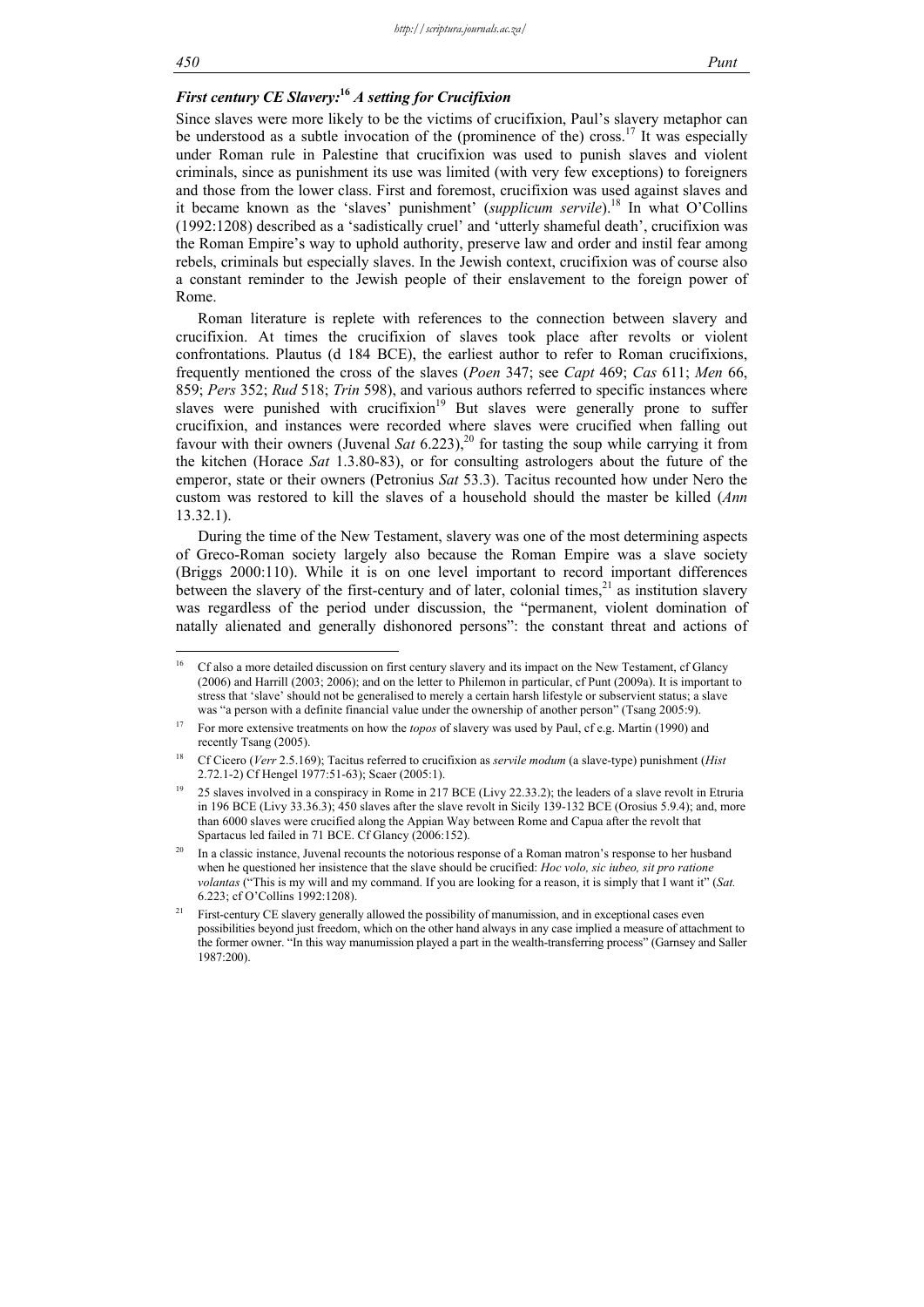violence, natal alienation and loss of honour as the characteristic elements of slavery meant it was 'social death' (Patterson 1982:13; cf Martin 2005:228).<sup>22</sup> Amidst all the many ways in which the Roman Empire exerted its power and control over first-century people, institutionalised slavery was the ultimate 'displacement' (Horsley 2004:12).

Violence was not incidental to slavery, since it was maintained by the threat and use of violence, including punishment, torture and even execution (Osiek 2005:206). While "the history of interpretation underemphasizes the somatic dimensions of slavery, including the sexual availability of the slave body and the vulnerability of the slave body to corporal abuse" (Glancy  $2006:154$ ),<sup>23</sup> in the New Testament 1 Pt 2:18-21 clearly demonstrates that a slave's wrongdoing incurred corporal punishment. However, and maybe even more important for our discussion, is the effect of the social location of New Testament authors and the communities they represented and addressed, within a culture so thoroughly informed by and built around slavery.

Thus, both in the case of crucifixion as well as slavery, their metaphorical reach<sup>24</sup> can only be understood if the somatic dimensions of their deployment in the New Testament are kept intact and constantly referenced into the discussion. Neither cross nor slave should become dead metaphors (cf e.g. Tsang 2005:14), clichés filled with idealised, even romanticised twenty-first century content, making them devoid of their primary purpose, namely symbolising human life of a very real yet extremely disturbing kind (for both first and twenty-first century audiences) – and therefore tropes or symbols of immense importance for discussions on human dignity, especially when done in relation to the Bible as normative text of the faithful.

#### **Jesus Christ, Cross and Slavery in the Pauline Letters**

Institutionalised slavery and its pervasive character had considerable impact on the character of the inhabitants of the Greco-Roman world, because "the master-slave relationship cannot be divorced from the distribution of power throughout the wider society in which both master and slave find themselves" (Patterson 1982:35). The impact of a slaveholding society is evident among New Testament authors, who both presupposed the presence of slavery and its moral acceptability;<sup>25</sup> to the extent of emphasising the suitable, submissive conduct of slaves towards the authority of slaveholders as a function of appropriate Christian life.26 In a slaveholding society characters and habits were moulded by lifetimes

 $22\,$ Slaves belonged to the ancient households of their owners, were included with the members of the family, participated in religious celebrations and rituals of the house, but were not considered part of the family: their status, welfare, and even existence depended on the benevolence of their owners (Osiek 2005:208-211).

<sup>&</sup>lt;sup>23</sup> Asceticism in early Christianity as a form of disciplining the body and guarding its integrity through rejection of sexual activity, foods, refinements, sleep, pleasure and the like, largely excluded slaves. Partly because of what (some) slaves had to endure through no choice of their own (and would slaves have recognised these activities as such [asceticism] in any case?), and partly because slaves had the opposite predicament: not being able to refuse the sexual attention of their slaveholders, and also being reliant on food and rest in order to cope with their workload and so as to avoid punishment (cf Glancy 2006:154-155).

<sup>24</sup> While the metaphorical use of the cross/crucifixion was limited to the Roman world with the Greek world apparently finding it offensive (Hengel 1977:68), the use of slavery as metaphor was found more regularly in literature (cf Briggs 2003:185).

<sup>25</sup> Claims that Jesus' teaching about the dignity of all people in the end destabilised the dehumanisation of slaves evidently ignores the importance of the trope of slavery in his teachings (cf Glancy 2006:145). Another difficulty is also knowing when a narrative is in fact having a slave in mind, cf the two accounts of the Roman military official in Mt 8:5-13and Lk 7:1-10 and the uncertainty whether the afflicted person is a child or slave.

<sup>26</sup> While Col 3:22-25 and Eph 6:5-9 addressed both slaveholders and slaves, indicating responsibilities and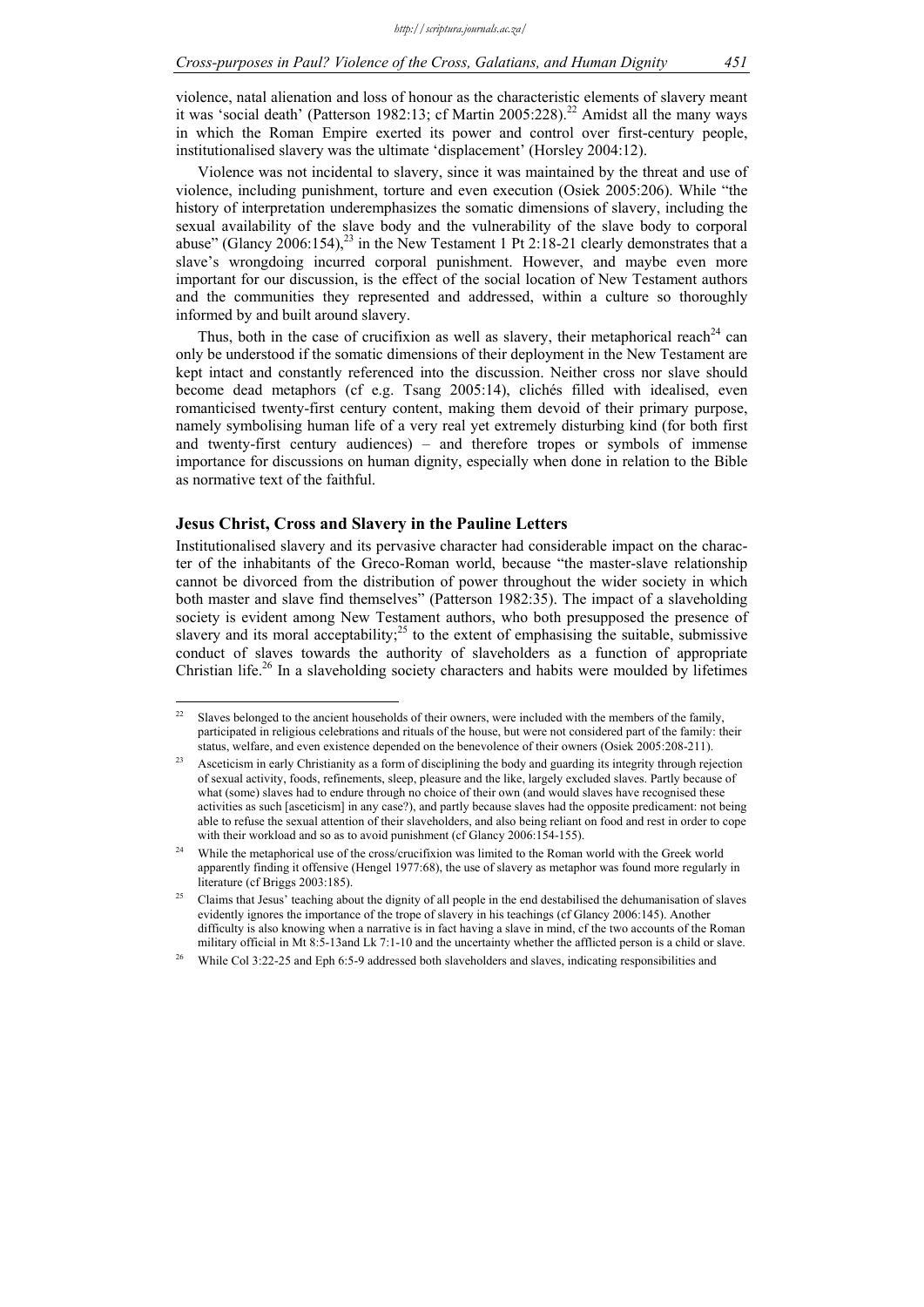of command and obedience, where young and old became habituated to power, all of which was the backdrop for and certainly had an impact upon the emerging structures, worldview and self-understanding of the early Jesus follower-communities.

#### *Paul's Letter to the Galatians*

Paul's portrayal of the cross and its intersection with slavery in particular, can be investigated in various Pauline letters, with the Corinthian correspondence probably being one of the more obvious choices.27 However, linking up with the first-century CE context of slavery and imperial brutality enforced (amongst others) by both the practice and the image of the cross, Paul's argument in the letter to the Galatians is important for exploring the cross-slavery relationship amidst the first-century CE context of imperialism. Although Galatians is of course not a systematic presentation of Paul's views on the cross of Jesus (Matera 1993:284), the cross was important to Paul's argument. In fact, the joint emphasis on the cross and slavery is as suggestive of the implicit socio-political context of Pauline letters like Galatians, as the continued use of the symbols of cross and slavery in modern times require further consideration for their impact on the perception and construction of human dignity.

Paul described the death of Jesus with a variety of terminology and concepts, $28$  but contrary to expectations raised by his own claims, crucifixion terminology is statistically not prominent in the Pauline letters; however, it is used most often in Galatians.<sup>29</sup> While frequency and significance are not necessary corollaries, Paul's emphasis on the cross of Jesus and its significance is evident throughout the letter (cf Cousar 1990:21-24; Matera 1993:296). When Paul spoke about Jesus' crucifixion, different sentiments emerged with the cross becoming a symbol of Jesus' love (Gal 2:20), which also delivers from 'the curse of the law' (Gal 3:13).<sup>30</sup> Likewise, the followers of Jesus shared in his crucifixion, entailing the crucifixion of the former, sinful self (Gal 2:20, 6:14; cf Rom 6:6), which was no longer under the power of the Law (Gal 2:19), but renounced sin and desisted from the ungodly world – in fact, the very reason for the opposition Paul encountered was his presentation of the cross of Jesus in such terms (Gal 6:12).

In Galatians, the cross metaphor is employed at crucial turning points in the letter: Gal 2:19 (faith in Christ requires a serious change in the course of one's life); 3:1 (Paul openly preached Christ as crucified), 3:13 (faith going beyond the Law, since the beginning, i.e.

obligations and ostensibly (and at best) to maintain the stability of the household through treating the slaves fairly, in 1 Pt 2:18-21 slaves are instructed to submit even to excessive and abusive authority (Punt 2009a).

<sup>&</sup>lt;sup>27</sup> The link between Jesus, crucifixion and slavery can also be investigated in Phil 2, and maybe 1 Cor 1-2; cf also in 1 Pt 2:18-15 cross [of JX] and slavery. E.g., in Phil 2 Jesus is presented as slave "μορφὴν δούλου λαβών Phil 2:7) and as dying on the cross (Phil 2:8). The strong contrast between the glory of Jesus Christ (Phil 2:9-11) and his humiliation and shaming is encapsulated by the phrase "even death of a cross" (Phil 2:8), the shameful death of a slave.

Some particular terms probably handed down to Paul by tradition such as in the case of cultic language ('expiation' and 'blood', Rom 3:25), and other more general terms for dying (cf 1 Cor 15:3). Paul's contribution in extending the vocabulary on Jesus' death probably included notions such as 'gave himself' (Gal 2:20), 'was crucified' (2 Cor 13:4) and 'cross' (1 Cor 1:17) – but caution is advised here, cf below!

Paul's used crucifixion terminology 8 times, viz Gal 2:19; 3:1 (not σταυρός but ξύλον), 13; 5:11, 24; 6:12, 14 (twice). In the other Pauline letters, it is found in Rom 6:6; 1 Cor 1:13, 17, 18, 23; 2:2, 8; 2 Cor 13:4; Phil 2:8; 3:18 (cf Eph 2:!6; Col 1:20; 2:14).

<sup>30</sup> Other sentiments emerge elsewhere with the cross that also became a symbol of Jesus' obedience (Phil 2:8) and disclosing the power and wisdom of God (1 Cor 1:24; 2 Cor 13:4). In Col 2:14, the crucifixion of Jesus delivers from sin; and brings reconciliation and peace (Col 1:20; Eph 2:16).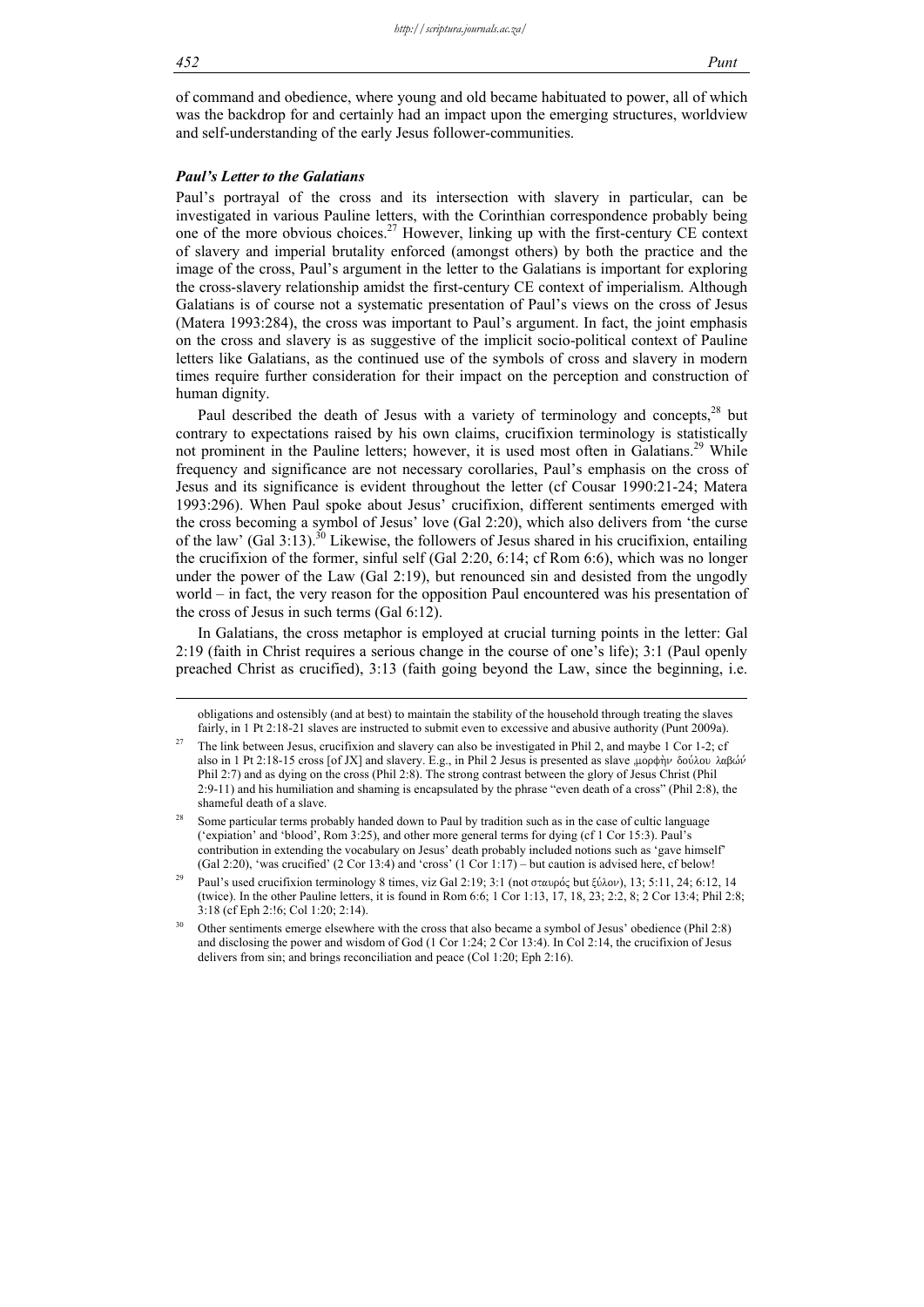Abraham's time); 5:11 (accepting circumcision as requirement for Gentile to be followers of Jesus would negate the cross as 'stumbling block'); 5:24 (those of Christ crucified "the flesh with its passions and desires"); 6:12 (Paul accusation is that circumcision is advocated to avoid being persecuted for the cross of Christ); all of which culminates in Paul's claim in 6:14.

Running the risk of oversimplifying, two central motifs can nevertheless be identified in Paul's use of crucifixion terminology in the letter.<sup>31</sup> *Firstly*, the emphasis is on Christ as the crucified one. In Gal 3:1 Paul emphasised that Jesus was 'publicly displayed' ( $\pi \rho \sigma \gamma \rho \dot{\alpha} \phi \eta$ ) as 'one crucified' ( $\epsilon \sigma \tau \alpha \nu \rho \omega \mu \epsilon \nu oc$ ), and in Gal 3:13 (cf Heb 13:12-13) the implication of Jesus' crucifixion is made clear: quoting from Deut 27:26 Paul states that Jesus took up the curse of hanging on a wood or cross in order to push the curse of the Law aside. Two chapters further, Paul again did not obscure the shame and humiliation associated with the cross of Jesus (5:11). *Secondly*, Paul relates the implications of crucifixion. In recounting how he changed from a persecutor of the communities of Jesus' followers (Gal 1:11-17), his interactions with the pillar apostles in Jerusalem  $(1:18-2:10)$  and later with Cephas in Antioch (2:11-14), and the content of his earlier message to the community in Galatia (2:15-21), Paul's ultimate and one of the most personal claims of the letter in Gal 2:19b is that he was 'crucified together with Christ'. This claim is flanked by his assertion that he has died to the Law so that God can live in him (2:19a), and likewise, that he no longer lives but Christ lives in him (2:20a). Paul's vision is one of sharing in the humiliation and death associated with Jesus death on the cross, but also a daring (cf 6:12) envisioning of a new existence (cf 6:15 ka $u\psi$ ) ktions). Not only for himself, but also for the Galatian community as he encouraged them with cross-terminology to live according to the Spirit (5:24)!

The cross-terminology resonates especially well since the slave metaphor, with its often ambiguous links with freedom, is prominent in the Galatians letter (cf Hansen 1997:213-  $237$ ).<sup>32</sup> After taking the Galatian followers of Jesus to task, Paul's concluding words in the antithetical thanksgiving-having-become-curse section, is to remind them that in his efforts to be true to God rather than to people, he is a slave of Christ ( $X$  $\mu$  $\sigma$  $\tau$  $\delta$  $\delta$  $\delta$  $\delta \lambda$  $\sigma$ , Gal 1:10). Slavery is invoked again when Paul referred to the false brethren's actions whose aim was to spy out the freedom of Paul and others in Christ, in order that they could enslave Paul and company (2:4). Clearly slavery does not always, under all circumstances carry the same nuances, and simplistic claims about Gal 3:28 and the dissolution of boundaries in the first century CE, complicate rather than resolve matters.

Gal 4 contains the bulk of slavery terminology  $(4:1-3;7-9;23-25;30[x2];31)$ , used primarily in claiming that people failing to accept (the cross of) Jesus either by not knowing God (4:8) or enslavement to the elemental spirits of the universe (4:3, an ever-present danger 4:9), are not the descendants of the free Sarah. To the contrary, those preferring the Law to Jesus are children of the slave Hagar, and therefore slaves rather than children with a claim to inheritance (4:21-31). And therefore Paul urges freedom, from enslavement to the Law and what it stood for (5:1) but also freedom that does not allow itself to be overrun

 $31$ Some scholars argue that it is already evident in the greeting section (Gal 1:1-5) that the focus is not on Paul's defence of his discipleship, as often argued, but rather about the death of Jesus and its implications (cf Matera 1993:286).

There are other elements of and levels to the slavery trope, as for example in the description of Jesus as crucified, and also slave, who stands in stark contrast to the Law that is portrayed in Galatians as a custodian/disciplinarian (Gal 3:24,25), a work normally reserved for a slave; the notion of adoption (Gal 4:5) may also hint at the general outcome of the manumission of slaves, now finding themselves not only in clientpatron relationships but also in a different capacity in their former households (cf Tsang 2005:49-52).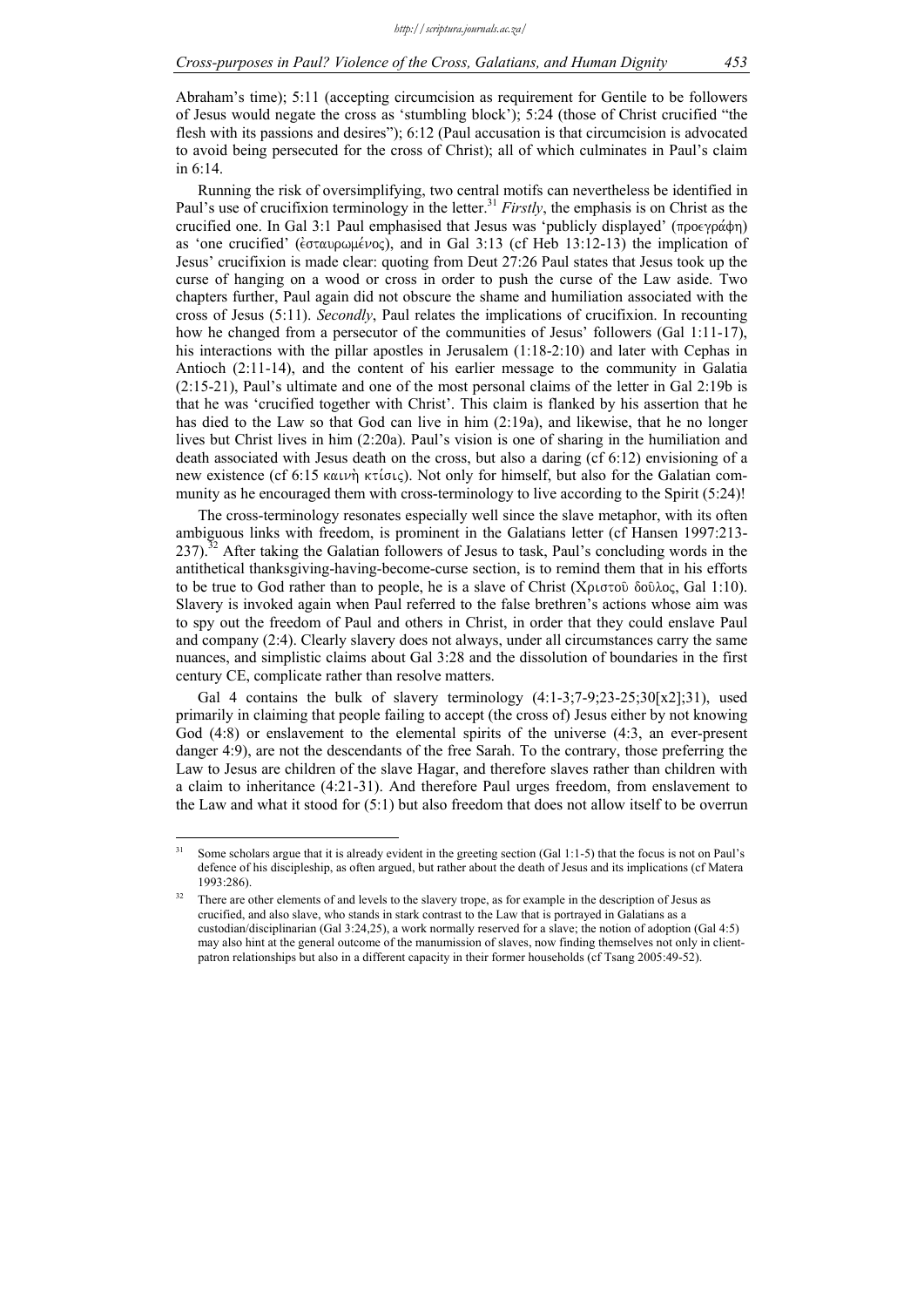by 'fleshly' concerns but consists in being slaves to one another through love (διά της άγάπης δουλεύετε άλλήλοις, 5:13).

Paul's argument in Galatians turns on the importance of the cross (of Jesus) embedded in a context characterised by slavery, and the implications of the intersections between cross and slavery. The letter is a call to hold onto the freedom wrought by Jesus on the cross, invoking associations with slavery – reinforced by calls to be (spiritual) slaves to one another in the community. The cross of Jesus turned the much vaunted freedom claimed by the Judaisers on its head, exposing those who claim primary allegiance to the Jewish Law (and Jewishness as symbolised in circumcision) as slave descendants (Gal 4). At the same time, the cross enabled the demise of slavery by initiating freedom through Jesus who destroyed the curse of the cross and turned it into life-giving power of freedom  $(5:1)$ .<sup>33</sup> The cross which propped up slavery becomes the symbol for freedom in Christ – again, as is often the case in Galatians, mimicked in Paul's own life ("For I bear the marks of Jesus on my body", 6:17)! The ambiguity of cross and slavery continues beyond Paul's revisionist historiography regarding Sarah and Hagar.

#### *Cross and Slavery: Ambiguity of Practices and/as Symbols*

The letter to the Galatians is radical in many ways, partly extent due to Paul's conviction that his apostleship and message were threatened by the 'Judaisers' and their insistence upon circumcision (Gal 2:14). Therefore, putting forth the gospel in equally stark terms, Paul apparently subverted some of the most basic and wide-ranging lines of division, such as the division of slave and free (3:28). However, in the second part of the letter, the claim to such dissolution of divisions is seriously jeopardised by Paul's strong dependence on gendered metaphors of slavery (Gal 4-5).<sup>34</sup> So also, while Paul can admit to the curse (3:13) as well as the shame  $(5:11)$  of public display  $(3:1)$  associated with the cross, the cross was for him also the decisive enabling force  $(5.24; 6.14)$  even if it exacts a price  $(6.12)$ , and the metaphor determining his life, through association with the crucifixion of Jesus (2:19) as well as the notion of crucifixion per se (6:14).

Even if Paul was not necessarily the first to have used slavery metaphorically (cf Tsang 2005:3), the theological impact of employing slavery as metaphor for Christian life was that it allowed for the brutality of first-century slavery to become a vehicle in Christian theology.35 Not only is Jesus portrayed in the form of a slave accompanied by physical and social degradation in the most extreme form (Phil 2), but his followers share in both the enslavement and social disgrace of Jesus (Rom 6). The side-effects of the theological metaphor of slavery, with the followers of Jesus portrayed as slaves (also in 1 Cor 6 and 7) was two-fold. "On the one hand, one could argue that when everyone is reduced to slavery before God, as owned either by sin or righteousness, then the social import of such a statement would be levelling and egalitarian. On the other hand, when salvation itself is seen as a process of domination, then the critique of social arrangements, resulting from the process of domination, is made, to say the least, more difficult" (Briggs 2000:118). And it is the

 $33$ 33 Along similar apparently contradictory lines, Paul explains in Gal 3:1-29 that the followers are already descendants of Abraham through their association with Christ, the true and singular descendant of Abraham (cf Matera 1993:289-290).

<sup>&</sup>lt;sup>34</sup> "For ... Paul, the rhetoric of physical slavery haunts the claim that the only real bondage is the servility of will, of mind and of spirit" (Glancy 2006:30).

<sup>&</sup>lt;sup>35</sup> Although the negative, social-death (Patterson) aspects of slavery are emphasised here as backdrop for Paul's use of cross-terminology, Paul's understanding of himself as slave of Jesus as honorary position underlined his authority and the integrity of his message (cf Tsang 2005:133).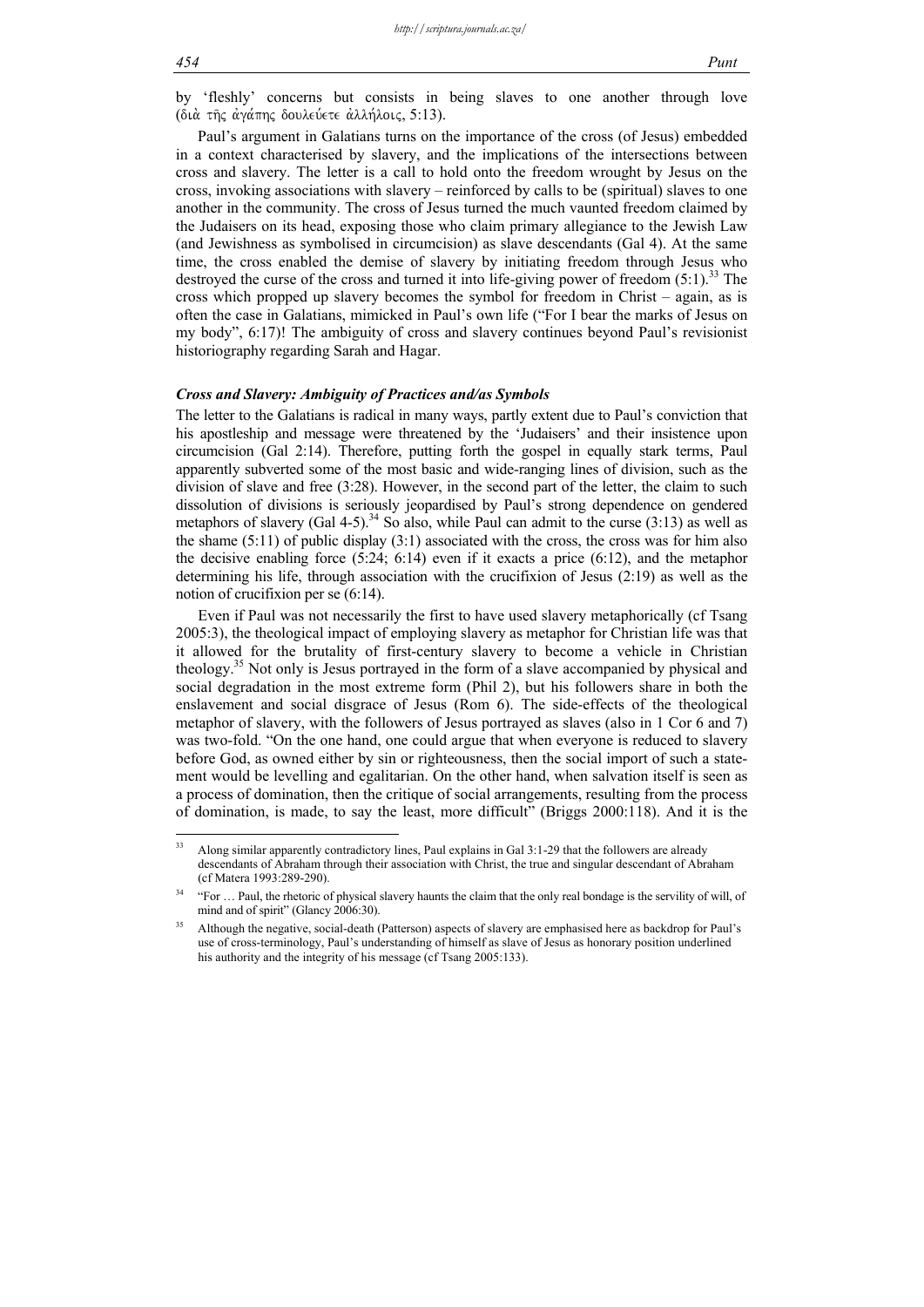imperceptible link but common association of the cross with slavery that would have emphasised domination forcefully.<sup>36</sup>

Paul's letters give no evidence that he made a conceptual or moral distinction between theological and social processes of domination. The validity of God or Christ (cf Gal 5:24) owning human bodies and their whole existence in the spiritual realm provided no incentive for a critical stance towards people including fellow followers of Jesus in their owning others, again as bodies and their whole existence, in the social world (Briggs 2000:118- 119). Paul's letter to Philemon regarding his slave Onesimus is an example of such a disposition. By assuming power over both Philemon the slaveholder who was also the head of the household (*pater familias*), as well as the slave Onesimus, Paul at the same time subverted or at least unsettled the conventional social structure of ancient society (Frilingos 2000:91-104; White 2003:469-470), but simultaneously also established himself in the role of the ultimate authority over Philemon's household and other households in the community of Jesus followers<sup>37</sup> (cf Punt 2009a).

Such contrasts, ambiguities and tensions might not have resonated similarly in the first century CE, and might betray more about modern interpreters; however, the embeddedness of the metaphors of cross and slavery in current theological understanding, and their potential impact on framing considerations of human dignity, require a consideration of their enduring symbolic power.

### **Cross-purposes: (Dis)empowering Symbols and Human Dignity**<sup>38</sup>

The language of Paul often surprises, not always pleasantly, depending on the listeners' gender, social status, and their relationship to the Pauline communities; and, perhaps nowhere more so than in his talk about the cross of Jesus.<sup>39</sup> Contrary to the expectation that the crucifixion of Jesus might be given a different twist, a re-interpretation to counteract the weakness and deprivation – if not also its senselessness – associated with it, Paul did not present Jesus as sublime hero, but crucified in shame and rejection, weakness and death (e.g. 2 Cor 13:4; cf Cousar 1990:1). Unlike a Luke who showed signs of reinterpreting Jesus' cross and its shame as praiseworthy and according to the values of the Greco-Roman society<sup>40</sup> (cf Scaer 2005:90-134), Paul emphasised its cross' shame and humiliation,

<sup>36</sup> 36 The only notions which can be constructed as contemporary voices of criticism levelled against the practice of crucifixion, was the Stoic concern with  $\alpha\pi\alpha\theta\epsilon\alpha$  and  $\alpha\rho\epsilon\tau\eta$  (cf Hengel 1977:88).

<sup>&</sup>lt;sup>37</sup> "The letter, then, is concerned less with Onesimus' situation than with Paul's own status" (Frilingos 2000:104). So also, if Brown (2001:723-37, esp 733) is correct and Paul's use of  $\delta$ oû $\lambda$ oc to refer to himself in Rom 1:1 is a technical term and akin to being a slave of the emperor, then Paul assumed a very powerful position and words of power for himself, backed up by references to and claims upon Christ! For the metaphorical use of slavery to describe the relationship between God, Christ and believer in Paul's letters, cf Briggs (2000:111-115).

Maintaining the focus on the impact of Paul's use of cross-terminology, in conjunction with slavery, in Galatians on a discussion of human rights, other important issues are not addressed here; e.g. whether Paul's presentation of Jesus' death on the cross employed or even depended on contemporary noble death traditions (cf Seeley 1989).

In the NT, the symbol of the cross is employed differently, e.g. "the Synoptic Gospels spoke of 'taking up one's cross' and following Jesus (Mark 8:34; Matt 10:38; 16:24; Luke 9:23; 14:27). 'Taking up one's cross' may have been a profane and/or Zealot expression which then was applied to Christian discipleship. For the Synoptics it meant saying no to oneself, accepting suffering, and even surrendering one's life for and with Jesus – in short, being a cross bearer all one's life" (O'Collins 1992:2010).

Elsewhere in the NT, the scandal of the cross is also lifted: for Jn it becomes a gateway to glory (Jn 12:27-33), but for Paul it remains both scandal and the hour of Christ's weakness (1 Cor 1:23, 25; 2 Cor 13:4) (Beker 1990:89).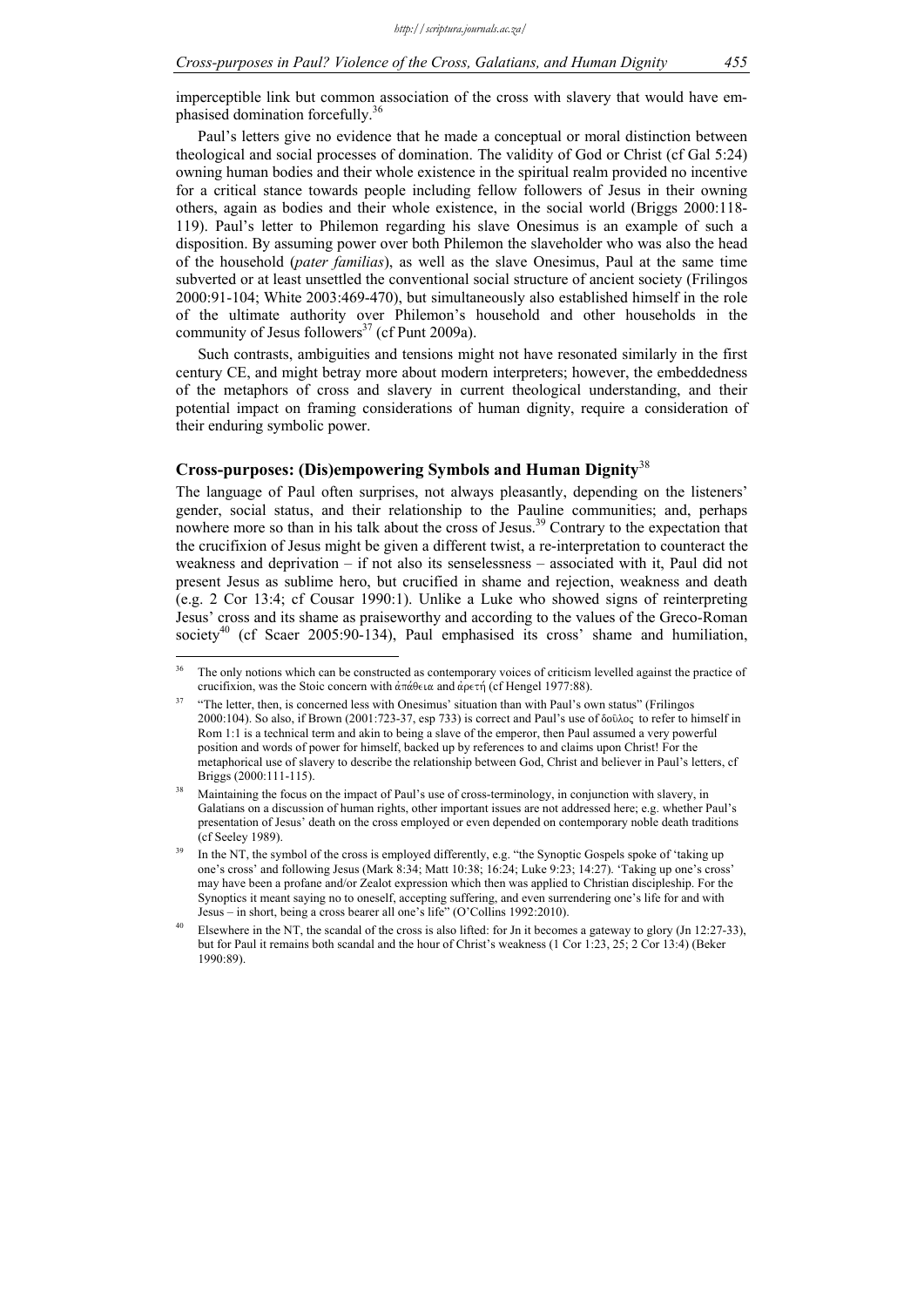especially in the link between the cross and slavery. Given this situation, questions remain about the significance and implications of the cross, as a symbol of shame, of life wasted away, and how it can be(come) also an empowering symbol?

### *Interpretative and Theological Frameworks*

The interpretation of the Pauline letters by means of the increasingly discredited filter of a traditional approach emphasising an introspective, individualised concern with personal salvation as Paul's response to first-century works-righteousness, has divorced his letters from their socio-historical moorings, leading to the neglect of certain of their vital components. The stranglehold of the individualist-soteriological approach used as secondary interpretative grid for Paul's letters resulted in various shortcomings, amongst others neglecting Paul's apocalyptic theological orientation,<sup>41</sup> in other words, politics writ large, with God and the powers engaged in a cosmic battle, replicated on another level in the human history of earthly realities and power struggles. The centrality of the cross in his letters, and when it is not 'mythologised' (Elliott 1994:93-139), questions Paul's supposed disinterestedness in political realities. Once the cross is recognised as political event, the sentimentality often attached to it can be removed, and it can be acknowledged as the "most nonreligious and horrendous feature of the gospel" (Beker 1980:207), the instrument and symbol of imperial terror<sup>42</sup> – at the same time, providing a better platform for evaluating the significance of the cross today.

Since for Paul the crucifixion of Jesus was the crux of God's plan for unmasking and overthrowing powers of this world, the cross has to be understood against the global horizon of God's struggle against the powers. For Paul the present time was understood to be under the domination of earthly leaders, visible among others also in the numerous references to the cross and crucifixion in Galatians. Yet, without denying the shaming shock of Jesus as public spectacle on the cross (Gal 3:1), Paul could through his own association with the cross (Gal 2:19) and the encouragement of others through crossterminology (Gal 5:24), emphasise another perspective on the cross.<sup>43</sup>

 $\overline{41}$ Notwithstanding the work of Beker (1980; 1990) and others, some uneasiness has been noted with ascribing an apocalyptic perspective to Paul, especially in the case of Galatians, but cf especially the convincing arguments of e.g. Martyn (1985; 2000).

Beker (1990:87-88) warns against simplistic constructions of a theology of the cross, since it is rare in the NT, and argues that it should not be merged with a theology of the death and resurrection of Christ or a theology of Christ's suffering; e.g. in Paul's letters the cross is not used with sacrificial formulas ( $\dot{v}$ ) and  $\pi \epsilon \rho i$ ; on behalf of), and death ( $\theta \acute{\alpha} \nu \alpha \tau$ oc) and dying ( $\dot{\alpha} \pi$ οθνήσκειν) are frequently connected to the resurrection of Christ. The notion of a sacrificial death is not used with cross-terminology, probably not even in Gal 6:14 although the phrase  $\delta\iota$  ov $\delta$  (through whom; or, by which) could be understand differently. In Matera (1993:283-296) the distinction between these different theologies are not always maintained.

<sup>&</sup>lt;sup>43</sup> For Paul, the cross was on the one hand the apex of God's wrath and judgement, negating the worlds of religion and culture (contradicting wisdom, 1 Cor 1:18; crucifying the law and the world, Gal 2:20; 6:14; arousing public hostility, Phil 3:18; is foolishness, 1 Cor 1:18; scandal to Jews and folly to Gentiles, 1 Cor 1:23; Gal 5:11; manifestation of weakness, 1 Cor 1:15; 2 Cor 13:4), and on the other hand, the apocalyptic turning point of history, signifying also resurrection and life by reminding of the hidden victory of Christ and the future triumph of God (Beker 1990:89-91). However, Beker's threefold distinction, the cross used with either wisdom (1 Cor 1:17-18, 23; 2:2, 8), or law (Gal 2:20; 3:1; 5:11; 6:14) or new creation (Gal 5:24; 6:14; Rom 6:6), with first two focussed on negation, is probably just too rigid (Beker 1990:89-90).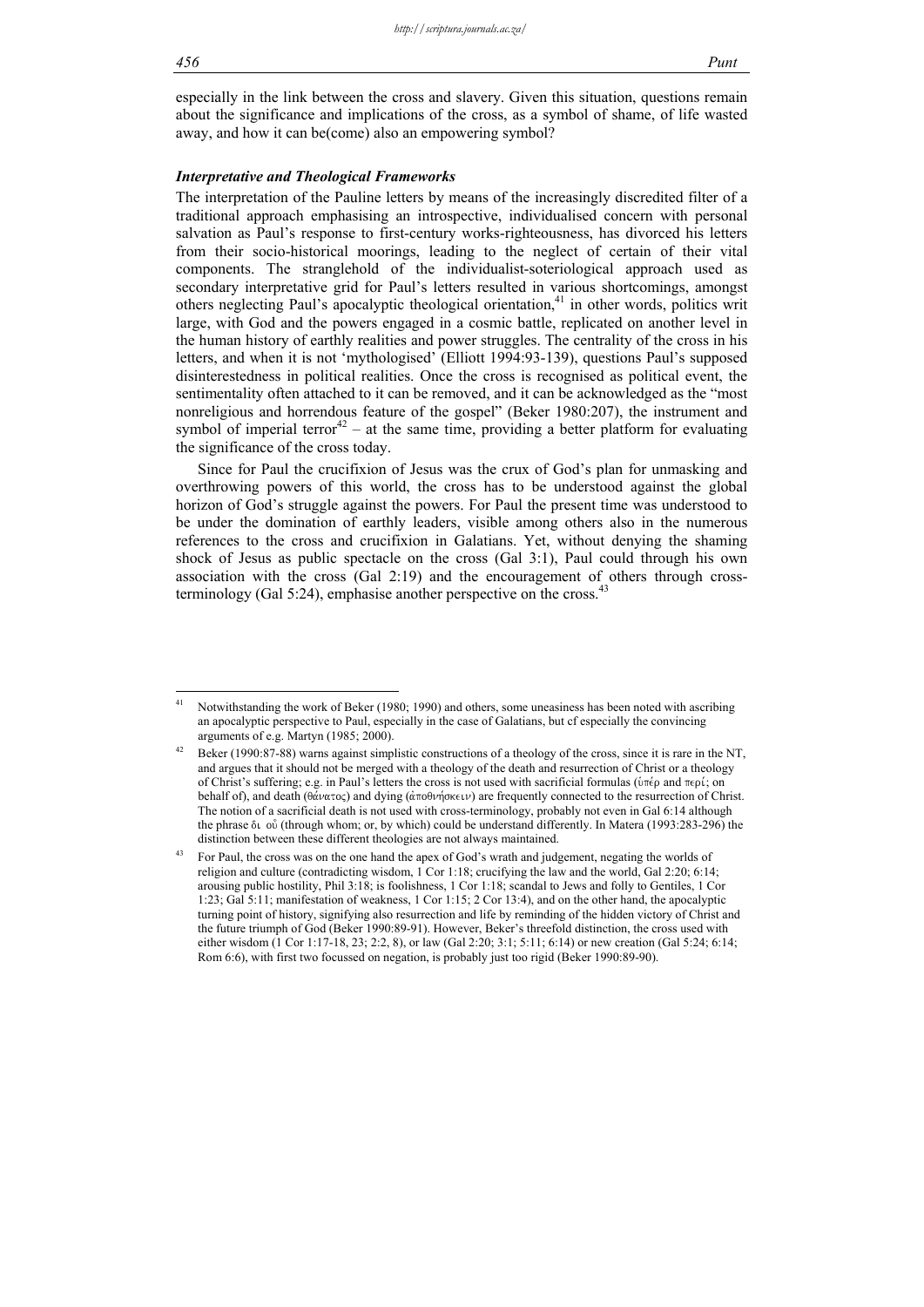#### *Disempowering Symbols*

<u>.</u>

As noted above, crucifixion was widely used by the Roman Empire as a form of punishment, and in the case of Jesus during the Jewish festival of Passover where it would have served the further purpose to quell any political restlessness that might have been provoked by the celebrations. As punishment, crucifixion was a mechanism that humiliated, tortured and executed, devised to deal with those deemed most threatening to the regime, the broader establishment and its interests, and publicly demeaning for the victims. It is disconcerting that the ultimate symbol of powerlessness became during the period of colonial expansion<sup>44</sup> a symbol (and at times, the symbol) of victory and power (Sugirtharajah 2002:85). But the cross, ultimately an extreme symbol of absolute political power, and related concepts and configurations already started to assume a centrality among the early followers of Jesus.<sup>45</sup>

The different ways in which slavery was perceived not long after Paul's death are evident from the deutero-Pauline letters with its world-affirming ethos; especially when compared with 1 Peter whose association of abuse of slaves with the passion of Jesus provides a foothold for condemning the system of slavery (Glancy 2006:150). Yet, as evidenced by the affirmative use of domestic codes in the letter, 1 Peter creates the impression of a document set upon convincing the members of the community it addressed not to challenge the structures of the day but rather to fit in and so become a living apology of and testimony to a gospel which does not disrupt and disturb.

In Paul's letters, the life of Jesus is of little importance for his theological reflections,  $46$ underwritten by an explicit focus on the death of Jesus. It was the body rather than the life of Jesus that was in focus, incarnation rather than biography, and it was used to extrapolate meaning and significance for the bodies of believers. However, the claim that the focus on the crucified Christ exposed to his followers their own dysfunctional bodies, whereas the resurrected body of Christ provided a source of inspiration for them and persuasive power for Paul's discourses (Vorster 1997:402), does not do justice to the Pauline material.<sup>47</sup> Since as much persuasive power is claimed for the crucified body as for the resurrected body of Christ, such as separation is challenged.<sup>48</sup>

In the end, the lingering and disturbing question is not only whether the cross has become perverted in our modern day and age (and maybe even in the many centuries of Christendom), but also to what extent the cross has already in the New Testament times become a symbol of power rather than powerlessness?

<sup>&</sup>lt;sup>44</sup> And even earlier; on the confusing of the 'crucified' mind of Christ with the 'crusading' mind of many Christians, cf Kwok (1995, 28 with reference to Koyama).

Some scholars argue that it was his focus on the cross (cf 1 Cor 2:2), as the symbol of ultimate violence in the first century CE, that informed Paul's 'penchant for violence' (Gager and Gibson 2005:19).

<sup>46</sup> So, e.g., is Paul rather unconcerned to identify the perpetrators of the crucifixion of Jesus, except for a rather obscure reference to the των άρχόντων του αιώνιου (rulers of this age, 1 Cor 2:8); cf Cousar (1990:26); Elliott (1994:11).

The emphasis on self-sacrifice as ethical consequence for the followers of Jesus always stood the chance, in a patriarchal society where it inevitably took on gender-specific forms, to warp mutual giving into women's subordination to men (Briggs 1994:230).

Especially in view of 1 Cor 1 and 2 where Paul in fact argues for a reversal of human values concerning power and weakness, knowledge and foolishness.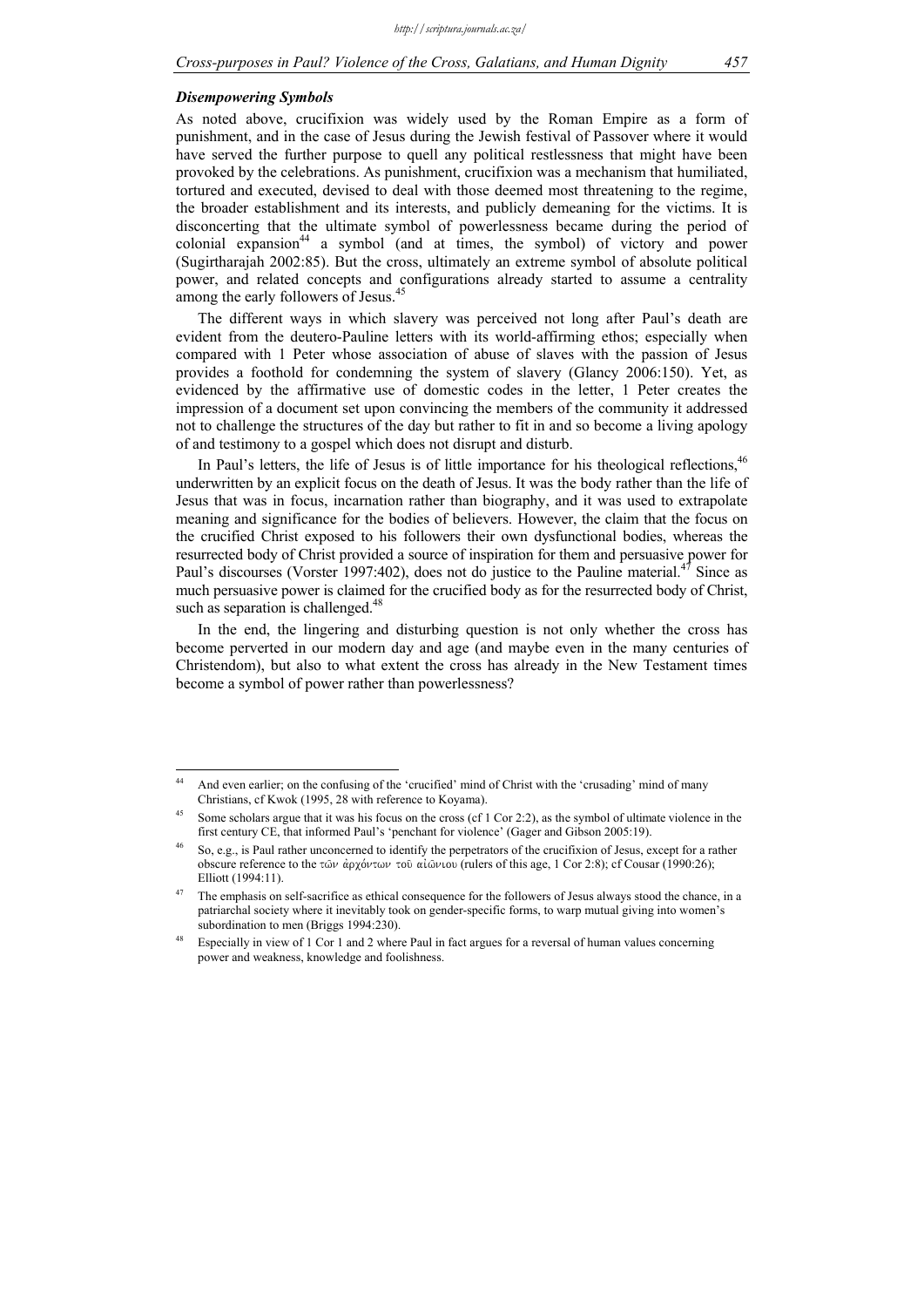1

### *Symbols for Empowerment*

Probably most surprising of all twists in Paul's letters was the broadening of the ultimate symbol of shame, the cross, into an empowering, transforming metaphor of life.<sup>49</sup> In what amounted to more than a simple reversal, re-interpreting the shame of the cross to extend it towards the power of salvation, has been the apostle's achievement with the most significance and longest lasting impact – even if in the history of interpretation of the cross his sentiments did not always carry the day.<sup>50</sup>

However, for Paul the cross retained its radical dynamic, since in his portrayal of it "the Crucifixion is for those who challenge and work towards dissolving hegemonic and imperial codes" (Sugirtharajah 2002:85).<sup>51</sup> For Paul the cross meant returning to the raw, accursed (e.g. Gal 3:13) victimisation that constituted Jesus' death, and while the cross unmasked the powers and its imperial terror, it was at the same time also an act of solidarity with the marginalised, as well as a disruption (*skandalon*) of the conventions of the world of the time, of the bigger 'scheme of things' (Zerbe 2003:88; cf Georgi 1991:46-51). The cross was more than a religious symbol (of readiness for suffering and sacrifice) and more than an ethical model (calling for discipleship); being this as well, the cross symbolised much more, namely that God identified himself with the 'extreme of human wretchedness' in the cross of Jesus, endured representatively for all people (Hengel 1977:88-89). In fact, within the agonistic, hierarchical world informed by strong honour and shame codes, the cross could become the ultimate symbol of non-retaliation, not only of putting an end to the scapegoating of the innocent but also an end to the punishment of the guilty. The cross was what underlined God's establishment of justice for Paul, that the cross was ultimately about justification which happened by grace, and not retaliation (McCann 2007:164-165).

And therefore the cross of Jesus held such vital implications for the lives of his followers. Paul's powerful insistence that he was 'crucified with Christ' (2:19), implied his association with the connotations of Christ's death as an outcast, with the defilement of a body hanging on a tree. His identification with the crucified Christ not only meant that he included himself with an outcast, but also provided the ultimate grounds for Paul to include also Gentile believers in the table-fellowship of the followers of Christ, *and* made it inconceivable for him to withdraw from it (Dunn 1993:144-145).<sup>52</sup> In fact, if as Deut 27:26 would suggest, the cross pronounced a curse on someone (3:13), exiled from the covenant

<sup>49</sup> Cf Johnson (2006:93) on 'queer' being taken up and given new meaning – aligning it with what early Christians did re the cross of Jesus: the erstwhile negative symbol given a new, empowering meaning.

In the later traditions within the New Testament the transformative power and significance of the cross came to assume a life on its own, so that the presence of the cross in the Fourth Gospel was, although not a goal in itself, still a means by which Jesus brings his friends to eternal life (Jn 3:14-16; 4:14; 12:50; 17:2; 20:31), that is a friendship with Jesus and God, characterised by freedom, autonomy, mutuality, responsibility and joy (Reid 2004:384). Emphasising the cross as Jesus' way in the FG to go to 'calamity's depths' for his friends, Reid admits that this does "not resolve all of the theological questions about the cross and the pastoral challenges concerning violence towards victimized people" (Reid 2004:385). On the shame of the cross in the FG, cf also Neyrey (1996:113-137).

<sup>&</sup>lt;sup>51</sup> This is, of course, the point where the discussion has to turn to the consideration of appropriately responsible and accountable hermeneutical positions and approaches, but which space does not allow. Suffice one quote from Sugirtharajah: "Postcolonial criticism not only celebrates the presence of oppositional voices within the text but also marks out silenced voices and spaces in texts which fly in the face of hierarchical and hegemonic modes of thought" (Sugirtharajah 2002:85).

In the case of the Corinthian church, the distaste among the Roman(-ised) upper class for talk about the cross does not see Paul shy away from the topic. It is in the cross that Paul evokes the dissolution of the Roman order, challenging the wealthy Corinthians to relate differently to the poor, and so highlighting the political aspects of the cross for Paul (cf Elliott 1994:124).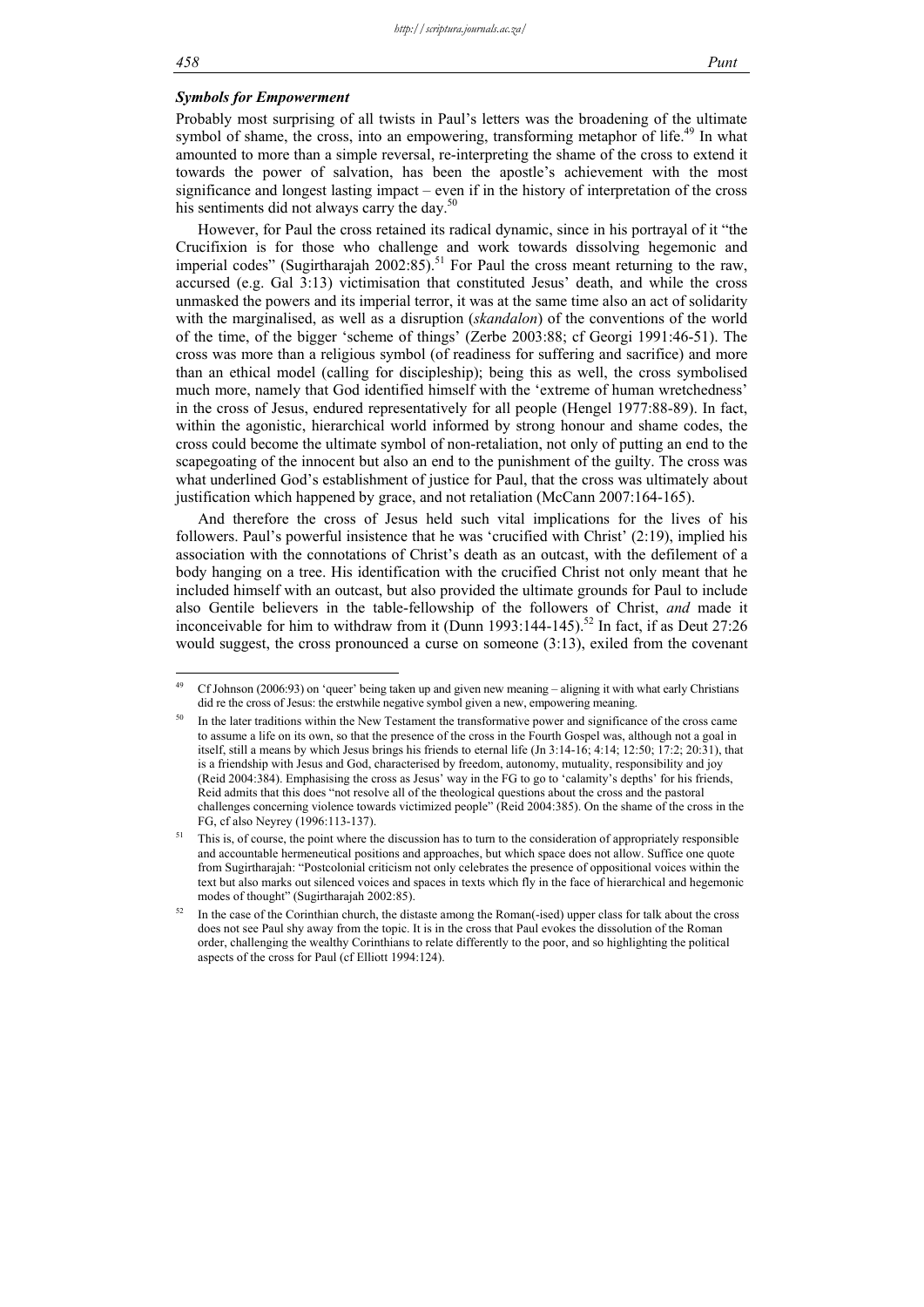community, it meant that while the crucifixion of Jesus put him outside the covenant, God's acceptance of Jesus set the precedence for the acceptance of outsiders (Dunn 1993: 176-178).

Within the New Testament as well as in its subsequent interpretation, the cross understandably tended to invoke superlative but not necessarily unambiguous language.<sup>53</sup> Paul was no exception to such complexities, when he insisted that his understanding of the gospel, "the power of God for salvation to everyone who has faith" (Rom 1:16), is encapsulated in a singular focus on "Jesus Christ, and him crucified" (1 Cor 2:2). Illustrative of the ambivalence of Paul's discourse on power and weakness in his letters, together with the invocation of slavery terminology, the cross remained the central motif. Paul acknowledged the paradox of the cross in all its ambiguity as ultimate symbol of destructive power yet at the same time an enabling, life-giving event (1 Cor 1:23-24; cf 2:2-5). Such ambivalence is exemplified in the question to what extent is the cross in the New Testament already becoming a symbol of power also for its (potential) victims, amidst its association with powerlessness?

#### **Conclusion**

The triumphalism of a church and its insistence on following a militant, exalted Christ does not augur well for the promotion of human rights, nor does it sit well with the Pauline emphasis on the cross of Jesus.<sup>54</sup> The passion and cross of Jesus can still grip modern-day believers if the furore over the Mel Gibson movie, *The Passion of the Christ* (2004), is anything to go by; even if in the movie the macho image of Christ overrides the shame and scandal inherent to first-century crucifixion. In the movie, the violence of the cross was repackaged, celebrated for its own sake, establishing a macho Christ while it largely ignored the humiliation of the cross, particularly against the backdrop of slavery. For twenty-first century believers as much as those from the first century the question remains how to extrapolate the meaning of the cross of Christ for human lives today? Paul's portrayal of the violence of the cross does not allow for its interpretation as "passion mysticism, a meditation on the wounds of Christ, or in terms of a spiritual absorption into the sufferings of Christ. Paul never sanctifies or hallows death, pain, and suffering. He takes no masochistic delight in suffering" (Beker 1990:88).<sup>55</sup> In the Pauline letters, notwithstanding its humiliation and violence and its connections to the shame of slavery, cross terminology never became the celebration of the suffering of Christ, of God and never the celebration of human suffering.

 $53$ 53 Wright succeeds in capturing the radical nature of the contrast, but misses out on the complexities involved: "It took genius to see that the symbol which had spoken of Caesar's naked might now spoke of God's naked love" (Wright 2005:73).

<sup>54 &</sup>quot;The crucifixion of Jesus is not only a past, datable, verifiable fact in the church's memory, but also an everpresent reality to guide and determine the church's life" (Cousar 1990:4).

<sup>&</sup>lt;sup>55</sup> The death of Christ is efficacious only because it stands within the radius of the victory of the resurrection (Rom 6:8, 10; 14:9; 2 Cor 13:4; 1 Thess 4:14 (Beker 1990:88).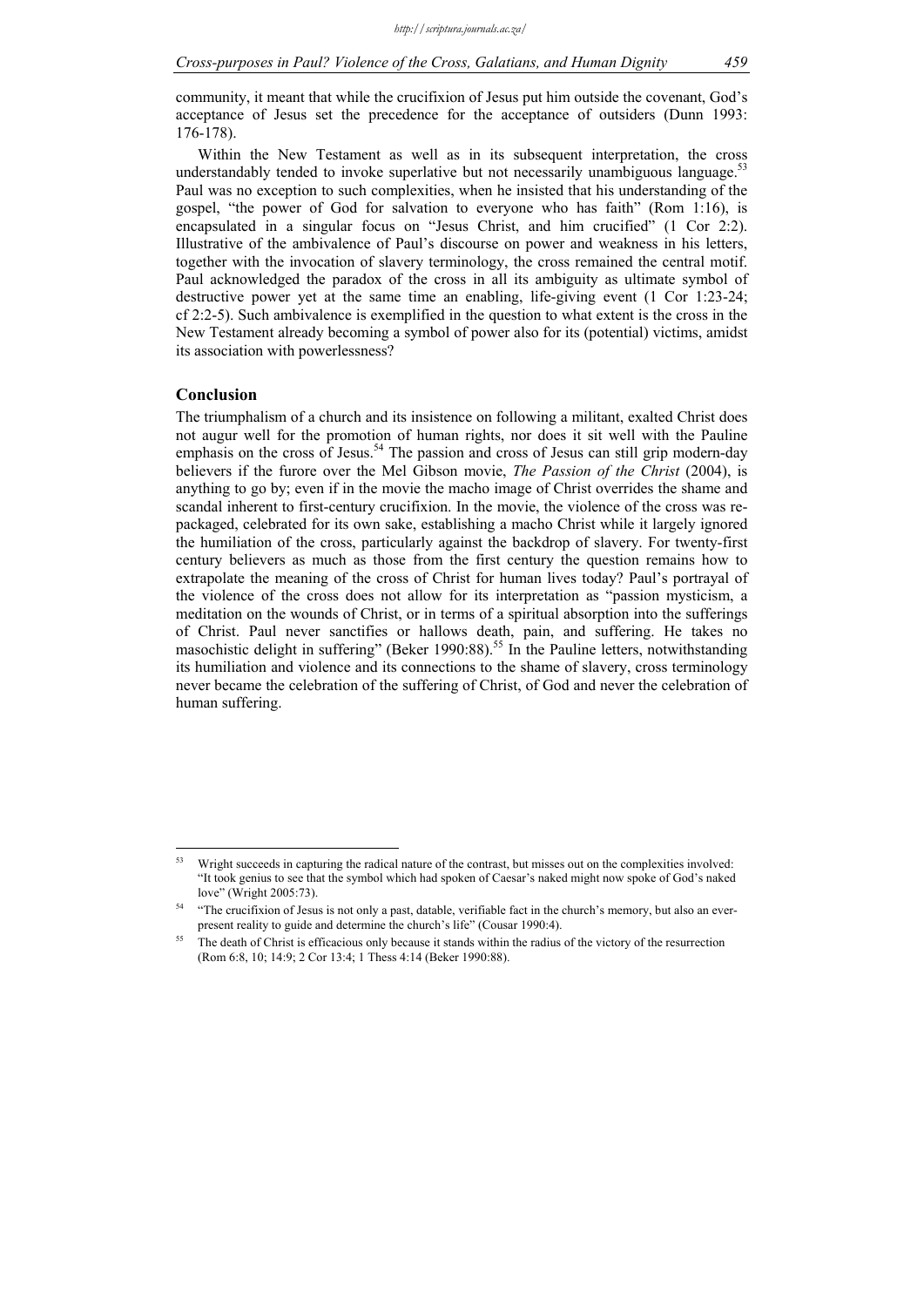## **BIBLIOGRAPHY**

- Beker, JC 1980. *Paul, the Apostle. The Triumph of God in Life and Thought*. Edinburgh: T & T Clark.
- Beker, JC 1990. *The Triumph of God: The Essence of Paul's Thought*. Minneapolis: Fortress.
- Briggs, S 1994. Galatians. In *Searching the Scriptures. Vol 2. A Feminist Commentary*, (ed.) E Schüssler Fiorenza, 218-36. New York: Crossroad.
- Briggs, S 2000. Paul on Bondage and Freedom in Imperial Roman Society. In *Paul and Politics. Ekklesia, Israel, Imperium, Interpretation. Essays in Honor of Krister Stendahl*, (ed.) RA Horsley, 110-23. Harrisville: Trinity Press International.
- Briggs, S 2003. Slavery and Gender. In *On the Cutting Edge. The Study of Women in Biblical Worlds. Essays in Honor of Elizabeth Schüssler Fiorenza*, (eds.) J Schaberg, A Bach, and E Fuchs, 171-92. New York, London: Continuum.
- Brown, MJ 2001. Paul's Use of  $\Delta OY\Lambda O\Sigma$  XPI $\Sigma TO\Sigma$  IH $\Sigma OY$  in Romans 1:1. *Journal of Biblical Literature* 120(4):723-37.
- Clancy, RAD 1994. Theology of the Cross. The Doctrine of Justification and the Problem of Human Suffering. *Currents in Theology and Mission* 21(4):267-74.
- Cosgrove, CH 1988. *The Cross and the Spirit. A Study in the Argument and Theology of Galatians*. Macon: Mercer.
- Cousar, CB 1990. *A Theology of the Cross: The Death of Jesus in the Pauline Letters*. **Ove**rtures to Biblical Theology, (eds.) W Brueggemann, *et al*. Minneapolis: **Fortress**
- Driver, TF 2000. The Act Itself: Tracing the Roots of Violence in Ritual. *Soundings* 83(1):101-17.
- Dunn, JDG 1993. *The Epistle to the Galatians*. Black's New Testament Commentaries. Peabody: Hendrickson.
- Elliott, N 1994. *Liberating Paul. The Justice of God and the Politics of the Apostle*. The Bible & Liberation, vol. 6. Maryknoll: Orbis.
- Elliott, N 1997. The Anti-Imperial Message of the Cross. In *Paul and Empire. Religion and Power in Roman Imperial Society*, (ed.) RA Horsley, 167-83. Harrisville: Trinity Press International.
- Frankemölle, H 1992. Peace and the Sword in the New Testament. In *The Meaning of Peace: Biblical Studies*, (eds.) PB Yoder and WM Swartley, trans. W Sawatsky, 213-33. Studies in Peace and Scripture, vol. 2. Louisville: Westminster John Knox.
- Frilingos, C 2000. 'For My Child, Onesimus': Paul and Domestic Power in Philemon. *Journal of Biblical Literature* 119(1):91-104.
- Garnsey, P and R Saller 1987. *The Roman Empire. Economy, Society and Culture*. London: Duckworth.
- Georgi, D 1991. *Theocracy in Paul's Praxis and Theology*. Trans. DE Green. 1987. Minneapolis: Fortress Press.
- Glancy, JA 2006. *Slavery in Early Christianity* (2002). Reprint. Minneapolis: Fortress.

Hamerton-Kelly, RG 1992. *Sacred Violence. Paul's Hermeneutic of the Cross*. Minneapolis: Fortress Press.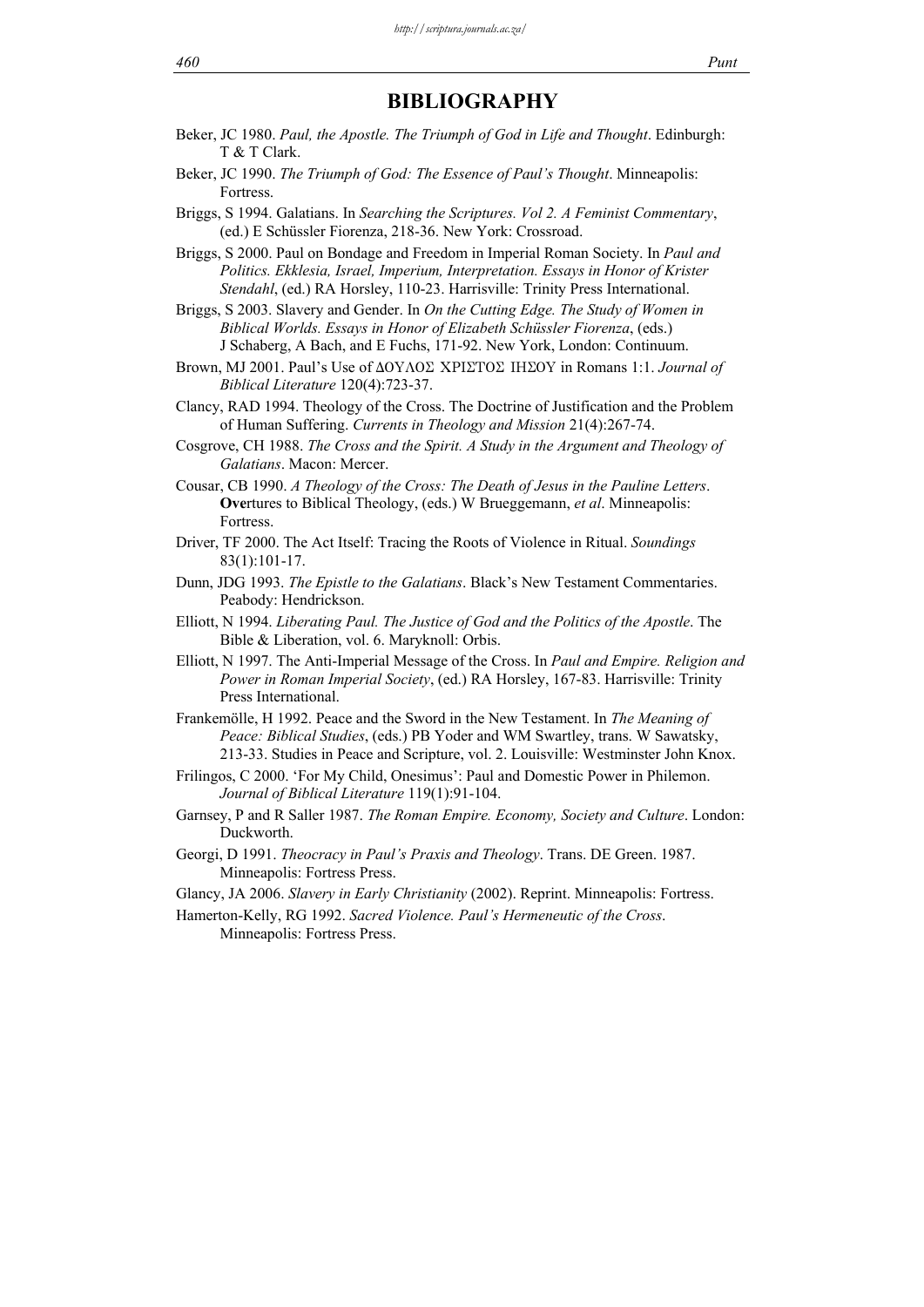- Hansen, GW 1997. Paul's Conversion and his Ethic of Freedom in Galatians. In *The road from Damascus. The impact of Paul's conversion on his life, thought, and ministry*, (ed.) Longenecker, RN, 213-237. Grand Rapids: Eerdmans.
- Harman, W 2000. Meaningful Violence? Reflections on the Dynamics of Human Sacrifice. *Soundings* 83(1):119-35.
- Harrill, JA 2003. Paul and Slavery. In *Paul in the Greco-Roman World. A Handbook*, (ed.) JP Sampley, 575-607. Harrisburg: Trinity Press International.
- Harrill, JA 2006. *Slaves in the New Testament. Literary, Social, and Moral Dimensions*. Minneapolis: Fortress.
- Hengel, M 1977. *Crucifixion. In the Ancient World and the Folly of the Message of the Cross*. London: SCM.
- Johnson, WS 2006. *A Time to Embrace. Same-Gender Relationships in Religion, Law, and Politics*. Grand Rapids & Cambridge: Eerdmans.
- Konradt, M 2003. Die korinthische Weisheit und das Wort vom Kreuz. *Zeitschrift für die neutestamentliche Wissenschaft* 94:181-214.
- Kwok, P 1995. *Discovering the Bible in the Non-Biblical World*. (The Bible and Liberation.) Maryknoll: Orbis.
- Martin, CJ 2005. The Eyes Have It: Slaves in the Communities of Christ-Believers. In *Christian Origins*, (ed.) RA Horsley, 221-40. A people's history of Christianity, vol. 1. Minneapolis: Fortress.
- Martin, DB 1990. *Slavery as Salvation. The Metaphor of Slavery in Pauline Christianity*. New Haven: Yale University Press.
- Martyn, JL 1985. Apocalyptic Antinomies in Paul's Letter to the Galatians. *NTS* 31:410-24.
- Martyn, JL 2000. The Apocalyptic Gospel in Galatians. *Interpretation* 54(3):246-66.
- Matera, FJ 1993. The Death of Christ and the Cross in Paul's Letter to the Galatians. *Louvain Studies* 18(4):283-96.
- McCann, JC 2007. Toward a Nonretaliatory Lifestyle. The Psalms, the Cross, and the Gospel. In *Character Ethics and the New Testament. Moral Dimensions of Scripture*, (ed.) RL Brawley, 159-67. Louisville: WJK.
- Meech, JL 2006. *Paul in Israel's Story. Self and Community at the Cross*. AAR Academy Series. Oxford, New York: Oxford University Press.
- Morris, L 1979. *The Cross in the New Testament*. Mount Radford Reprints, vol. 40. Exeter: Paternoster.
- Neyrey, JH 1996. Despising the Shame of the Cross: Honor and Shame in the Johannine Passion Narrative. *Semeia* 68:113-37.
- O'Collins, G 1992. Crucifixion. In *Anchor Bible Dictionary*, vol 1, (ed.) DN Freedman, 1207-1210. New York: Doubleday.
- Osiek, C 2005. Family Matters. In *Christian Origins*, (ed.) RA Horsley, 201-20. A people's history of Christianity, vol. 1. Minneapolis: Fortress.
- Patterson, O 1982. *Slavery and Social Death: A Comparative Study*. Cambridge, MA: Harvard University Press.
- Peterson, BK 1998. Conquest, Control, and the Cross. Paul's Self-Portrayal in 2 Corinthians 10-13. *Interpretation* 52(3):258-70.